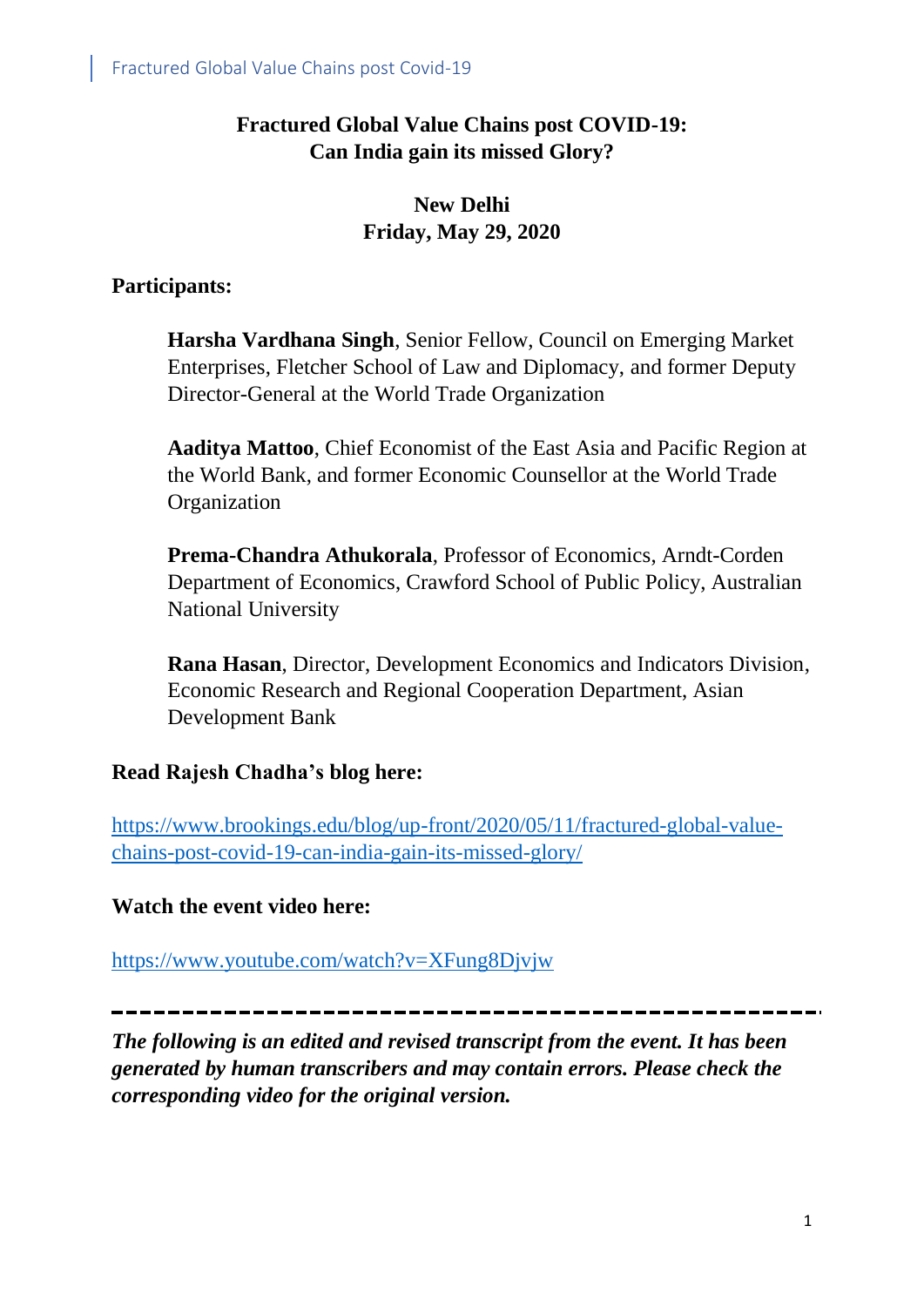#### **PROCEEDINGS**

**Female:** We're live now, Professor Chadha. We can begin.

**Rajesh Chadha:** Thank you. Okay. Good morning. Good afternoon. Good evening. Whichever time zone people who are attending are. And a very warm welcome to this webinar today. The webinar on '*Fractured Global Value Chains Post COVID19: Can India Gain its Missed Glory?'* And as you can see, we have a wonderful group of expert and esteemed panellists with us, and that is the reason why I started thinking of this. What I'll do is I will quickly run through the idea behind it.

And what interested me is in the Economic Survey, this time Chapter 5, talks about creating jobs and growth by specializing through exports in network products. And that reminded me of a piece on which I was a discussant for Professor Athukorala some years back. And the backdrop for those who would like to know a little bit, it is very much intertwined with international trade. Starting with the absolute advantage discussions, to comparative advantage by David Ricardo. And one of the economists that I read a lot and discuss a lot is Kaname Akamatsu. He was a Japanese economist who talked about the flying geese paradigm; that is, the production platforms keep shifting from the high wage economies to the low wage economies for producing. And later, the process of splintering of the production process, when production is now being conducted at multiple stages. So, our panellists would be enlightening us on the global value chains.

On January the 12th this year, we had a very good panel discussion at Brookings India, where our friend Dr. Aaditya Mattoo had made a presentation on the World Development Report, which is, "Trading for Development in the Age of Global Value Chains". Interestingly, that was a pre-COVID period, as it's being called nowadays, and we were having Dr. Harsha Vardhana Singh and Dr. Amita Batra as two discussants on that day. Later, when this COVID issue came, I did a small blog on Brookings India website, that is 'Fractured Global Value Chains', the topic of today. And that's the reason that we are having this webinar today. After that, I actually went through the literature and Dr. Aaditya Mattoo is obviously there because he had presented the wonderful report, that World Development Report World Bank has produced.

Then I also thought of Dr. Harsha Vardhana Singh and I read through one of his very good papers, very brief, short but very nice paper on "India's trade policy reform for a competitive evolving global trade regime, April 2019." It was done for Pune International Centre, and I was sure that I am going to have Dr. Harsha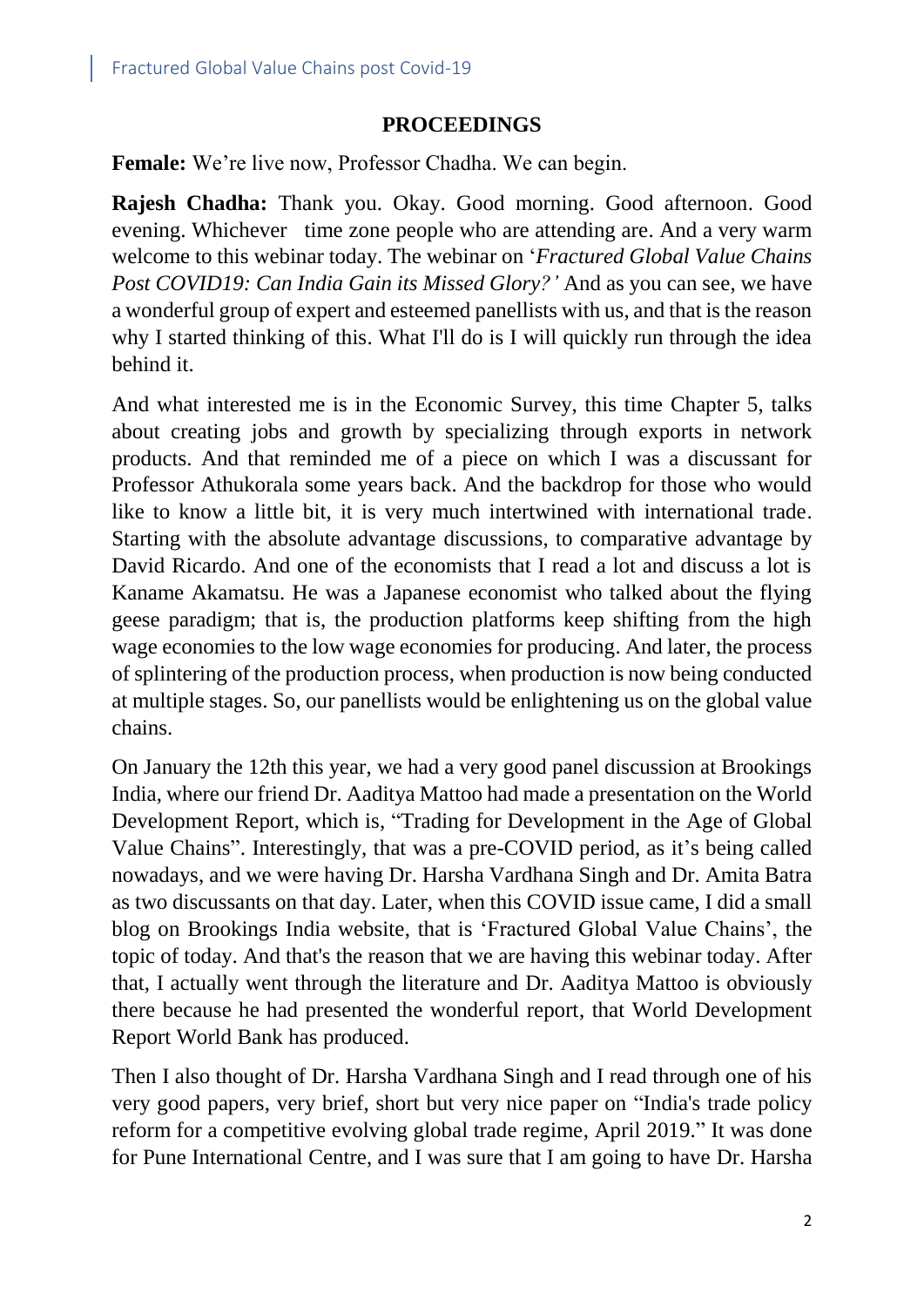in the discussion. With Prof. Prema-chandra Athukorala, I go a long way; maybe more than two decades that we know each other, and I know his work. I was a discussant on one of his very famous papers on "How India fits into Global Production Sharing: Experience Prospects and Policy Options." It was an IPF paper, 2013/2014. I was a discussant along with Mihir Desai on that. And then I also saw his recent paper on joining global production networks, published in Asia Economic Policy Review.

And I also went through Dr. Rana Hasan's write-up, and one of the articles that attracted my attention immediately was, 'Do Asian Countries Upgrade in Global Value Chains? A Novel Approach and Empirical Evidence', on which he is a coauthor in the Asian Economic Journal. And he's currently doing work on, 'Realizing India's Manufacturing Potential: The Role of Coastal Corridors', and he would be making some remarks and comments on that.

So, first of all, please join me in welcoming Dr. Aaditya Mattoo, Dr. Harsha Singh, Prof. Prema-Chandra Athukorala, Dr. Rana Hassan to this very important discussion today, which is even more important in the post-COVID fractured global value chains. It is also my pleasant duty to introduce- because I understand that we know each other well for many years, but many of the participants would not know but those who are working on trade and from economics, could definitely know. But I would take another couple of minutes for each introduction, so that you know who you are listening to.

I'll begin with Dr. Harsha Singh. He is Chairman IKDHVAJ Advisers LLP, a consulting firm on trade policy, industrial policy and regulatory issues. He is also Senior Fellow at the Council on Emerging Market Enterprises at the Fletcher School, and Non-resident Senior Fellow at the Atlantic Council, Washington DC. In India, he has been Executive Director of Brookings India itself. And earlier, the Economic Advisor and then Secretary TRA (Telecom Regulatory Authority). For about 20 years over two stints, he worked at the GATT/WTO secretariat. The second one from 2005 to 2013 as Deputy Director-General of WTO. At GATT/WTO, he worked in several areas such as economic research, trade policy reviews, GATT rules, agriculture, services, trade and environment, technical barriers to trade, sanitary and phytosanitary measures, and electronic commerce. He has been Senior Fellow at Think Tanks in India and abroad, taught at the universities in the US and China, been a Member of high-level expert groups, and Chairperson of WTO dispute settlement panels. A very warm welcome to you, Dr. Harsha Vardhana and a pleasure that you are with us.

And then I move over to Dr. Aaditya Mattoo, a long-time friend and we had coorganized a big conference in Delhi, which was published later in a book. Dr.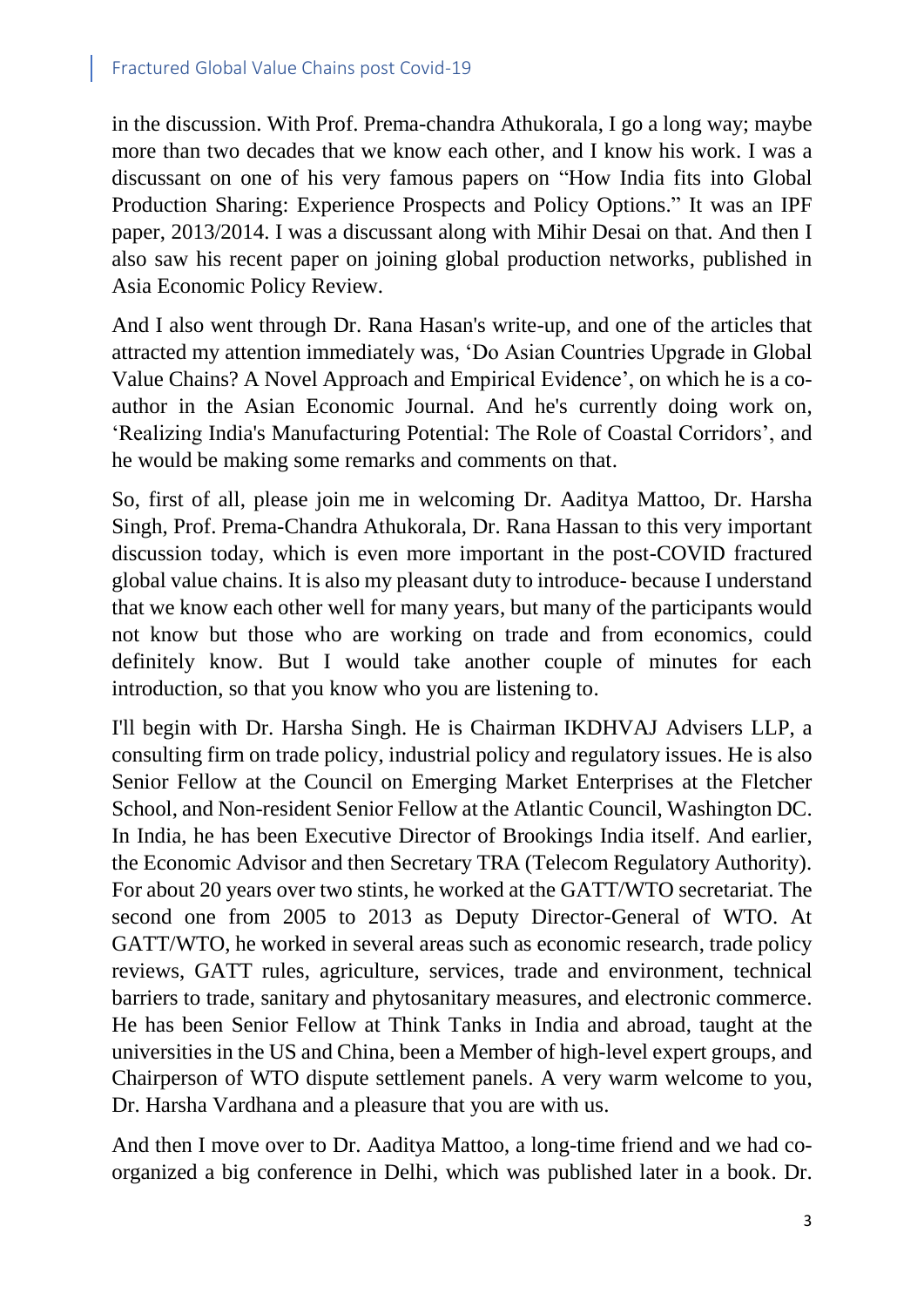Aaditya Mattoo is Chief Economist at the East Asia and Pacific Region of the World Bank. He specializes in development, trade and international cooperation, and provides policy advice to governments. He is also, Co-director of the World Development Report 2020 on Global Value Chains. Before this, he was the Research Manager, Trade and Integration at the World Bank. Before he joined the bank, Aaditya was Economic Counsellor at the World Trade Organization and taught Economics at the University of Sussex and Churchill College, Cambridge University. He holds a PhD in Economics from University of Cambridge and an MPhil in Economics from University of Oxford. He has published on development trade, trading services and international trade agreements in academic and other journals, and his work has been cited in the Economist, Financial Times, New York Times and The Times' Time magazine. Very warm welcome to you, Dr. Mattoo. And thank you very much for agreeing to join us this evening.

Professor Prema-chandra Athukorala. Again, a long-time friend. He is the Professor of Economics at Arndt-Corden Department of Economics, Crawford School of Public Policy at Australian National University, Australia, Canberra. He is also Honorary Professorial Research Fellow at the School of Environment and Development, University of Manchester, UK. And a Fellow of the Academy of Social Sciences in Australia. Professor Athukorala's research interests are multiple and works on macroeconomics and international trade. And his publication count is 10 books, 7 edited volumes, 120 papers, 80 chapters and obviously, a lot more. He has served at various times as a Consultant to the World Bank, Asian Development Bank, Asian Development Bank Institute, International Labour Organization, UNIDO, WTO, UNCTAD, and so on and so forth. So, these assignments have resulted in work on multiple countries, which include Bangladesh, Cambodia, Ethiopia, Georgia, India, Sri Lanka, Nepal, to count a few. A very warm welcome to you, Prof. Athukorala.

Dr. Rana Hassan, probably the youngest in the group. Again, he is a Director in the Asian Development Bank's Economic Research and Regional Coordination Department. His research areas and interests include Industrial Development, Labour Economics, Poverty and Inequality, and Urban Economics. His previous positions have included serving as Principal Economist in ADB's India, India Resident Mission, which is very close to Brookings, by the way. And as a Fellow at the East-West Centre, USA. His research has been published in various journals, including the Journal of Development Economics, the Review of Economics and Statistics, and World Development. He has also co-edited two volumes on trade and labour related issues. He holds a PhD in Economics from the University of Maryland, and a Master's in Economics from the Delhi School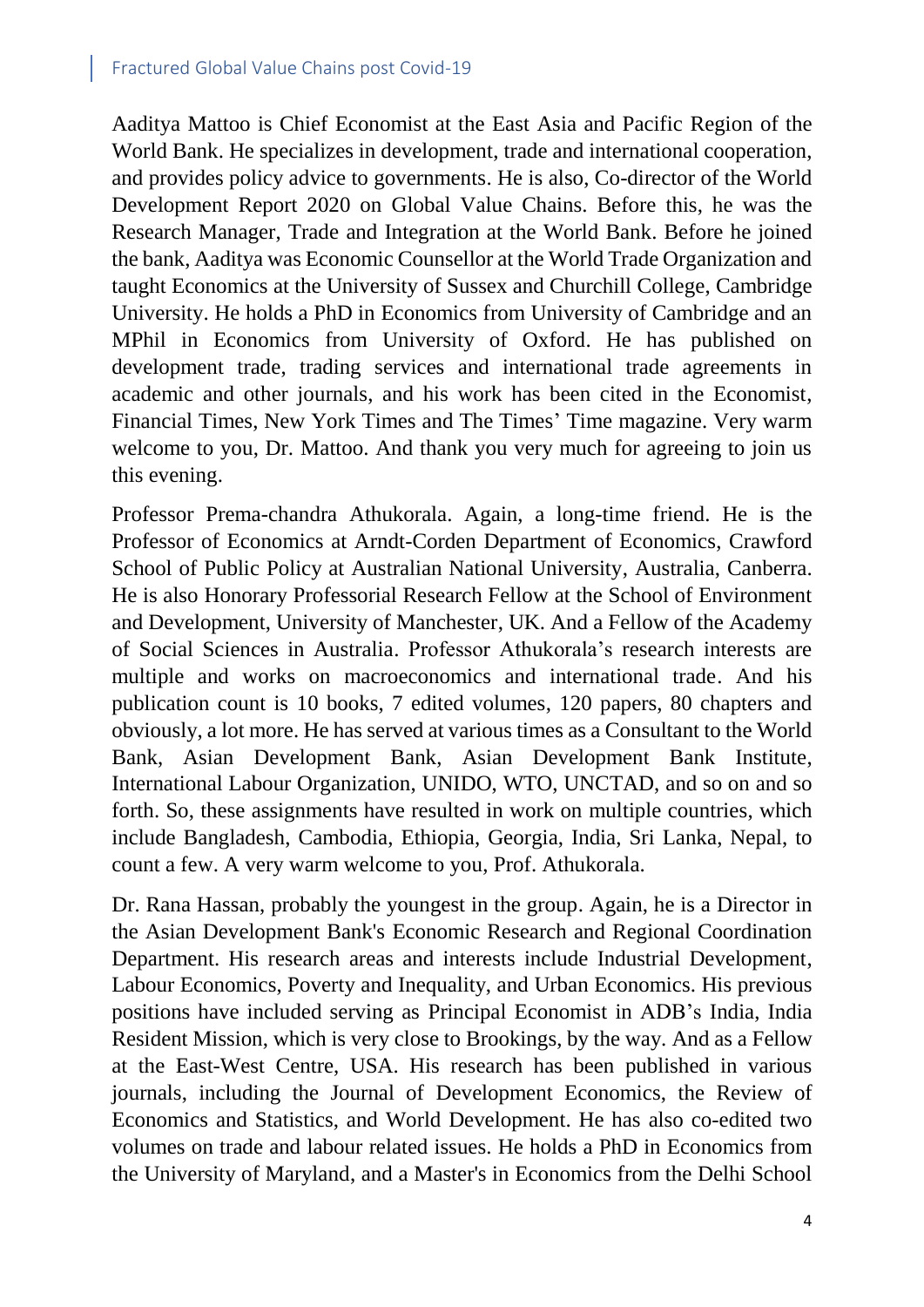of Economics, University of Delhi. A very warm welcome to you, Rana, for joining us and thank you very much.

With this, I think I have tried briefly introducing the topic and also introducing the esteemed panellists for the day today. And the order of the discussion, as we have thought about, is that about 10 minutes in the initial remarks, we will be starting with Aaditya. Aaditya, you are the first speaker; and 10 minutes to you, 12 is the upper limit. And Chandra, Prof. Athukorala, you will be after Aaditya. And after that, Rana will be joining. So, Dr. Hassan, you will be then on. And then Dr. Harsha Vardhana Singh would be speaking towards the end. And ideally, if we finish by about 50 minutes from now, or 40 minutes from now, we will have some very good half an hour left for discussion, which I will really appreciate. Please don't mind if I stop you in between if you cross 11 minutes. Over to you, Aaditya.

**Aaditya Mattoo:** Thank you very much, Rajesh. I didn't expect this. I expected Harsha to begin but let me share my screen. Okay. Can you see it already, my screen?

**Rajesh:** Yes, if you wish to maximise. Yes, now it is perfect.

**Aaditya:** Thank you very much, Rajesh for inviting me and for your warm introduction. I have the happiest memories of our joint work together. Today, I propose to address four questions: one, what do we learn from past shocks to the global economy? How has India engaged so far in global value chains and why? Third, how is the COVID19 shock different from previous shocks? And finally, how should India approach the post-COVID world? I had expected Harsh would have set out a context, so I was trying to differentiate my presentation from what I expected him to say, and the more insightful comments that would come from him and from Rana. But let me try and show you a few elements from new research in a way that I hope will complement the more textured presentations that will come from my co-panellists.

I think one big shock that the world economy suffered was the 2011 Tohoku earthquake in Japan. I picked this as an example because Japan was deeply integrated into global value chains for both automobile components and electronics, two of the sectors which have seen the fastest growth in global value chains in recent years. And the question that many people are asking today is, are we likely to see in response to a shock reshoring, diversifying, restocking, or switching away from certain countries? The Tohoku earthquake was qualitatively different from the COVID shock but it is very interesting to see that when you look at the period after the 2011 shock, there was no sign of reshore. In fact,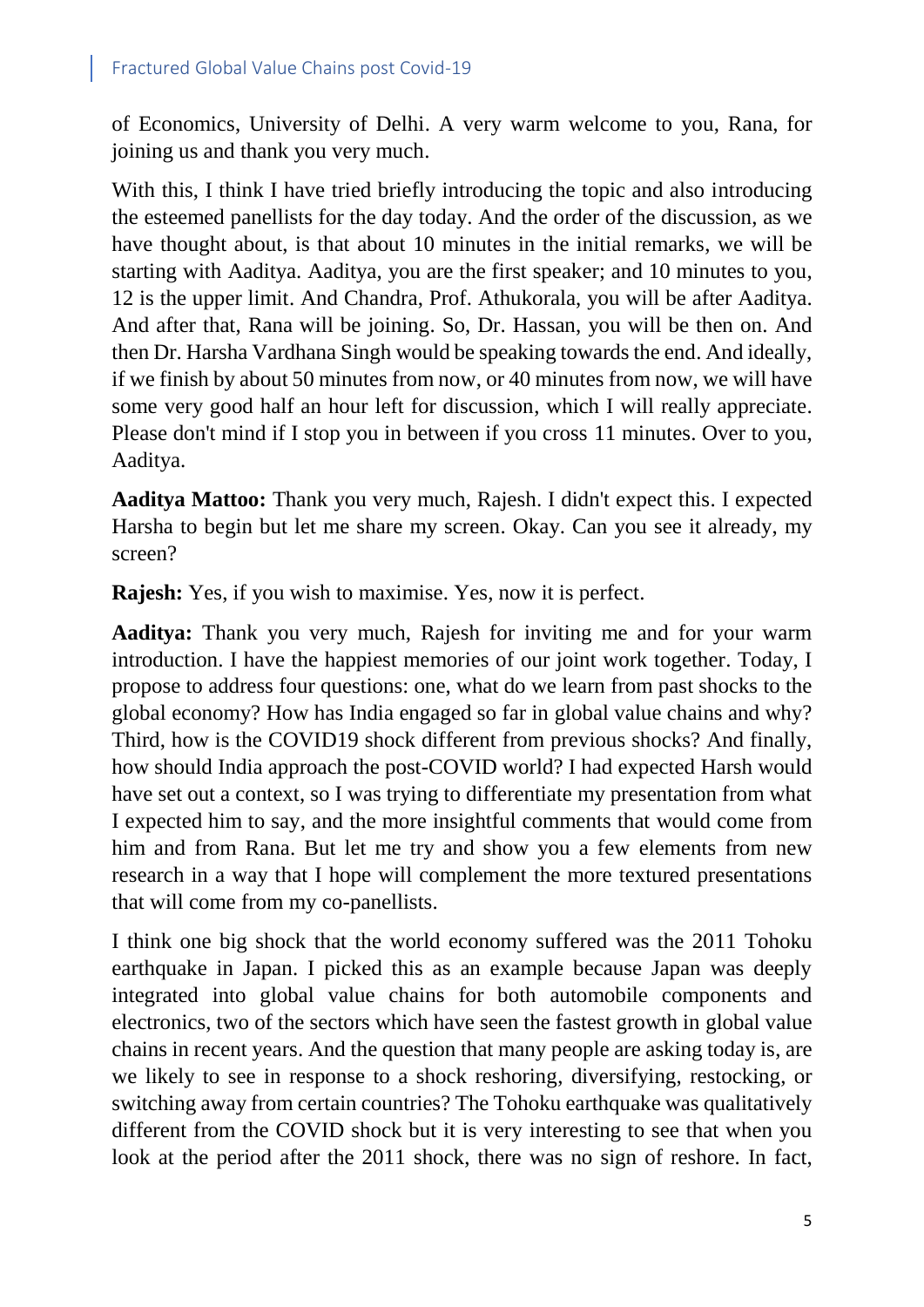global imports of automative components continued to grow. I'm showing you pictures but even if you do more rigorous econometric work, we see that there is absolutely no sign of a retreat from global value chains. What you do see is very interesting that countries chose to switch away from Japan, where they were highly dependent. So, where there were components, let's say like engines, where they depended a lot on Japan, they switched away after 2011. But where they were less dependent, in the sense that Japan had a small share of their imports, like for example, let's say in car batteries, those are the areas where there wasn't much change. This suggests that in areas of high dependence, other competitive suppliers seem to have gained the market lost by Japan.

Also interesting is we don't see any sign of diversification. When we calculate indicators of concentration, trade remained concentrated, which means that the switch wasn't to a magnitude that were, for example, lower the Herfindahl Index. By and large, countries switched away to other major suppliers. The final interesting element from this past shock is that there was, in fact, the switch away from industrial country sources and towards developing countries. As you see in the left, there is this picture which shows a steady increase in the share of developing countries and a steady continued decline. Again, these are actual data shares, but when you try and do it econometrically, controlling for other elements, you still find this robust result. But surprisingly, one country which did not benefit, which had in fact seen a significant growth in its share of automated components still the point of the shock, in that post-crisis period, India's share remained more or less flat.

So, this brings me to the first lesson: reconfiguration in response to shocks still respects fundamentals. Countries switch where production costs are low, trade costs are low and countries which are reliable, stable and have good, strong institutions. In light of this first shock, which I recognize that is very different from the COVID shock, I think the point is, we must be careful about what we are anticipating in terms of the post-COVID world; how will it be different, and how far do the challenges that we face remain primarily domestic challenges?

Now, when it comes to India, it has already participated in global value chains. Some people think that India is out of it, that's not true. When you look at India's major exports and imports, they very clearly suggest quite deep engagement in global value chains. For example, India imports crude petroleum and processes it, works with it to export to other countries petrochemicals. Rough diamonds become polished stones and jewellery. Bulk chemicals become part of the formulations of medicines that they export. And components of automobiles, especially for larger cars, are then built into automobiles, which India exports.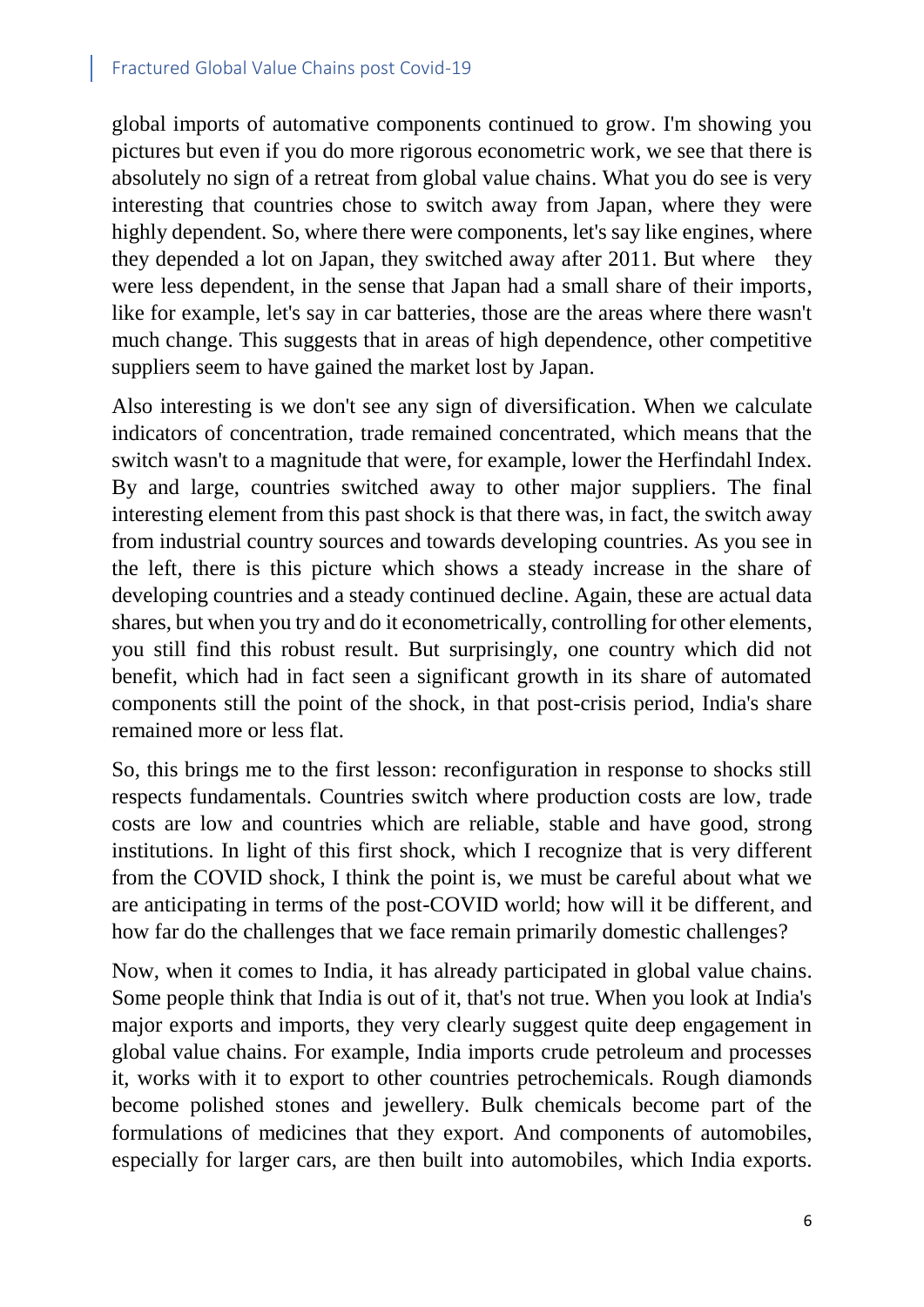Similarly, in services, for example, India exports computers, India exports services. But India's participation is relatively low. If you see this chart on the left, global value chain participation, in terms of some simple measures, steadily had increased and then flattened around the period of the great crisis. India similarly grew and flattened but at about a quarter less than global levels.

Now, one key point I want to make is that India has both under achieved and over-achieved in global value chains. In the world development, we talk of different transitions and what is striking is that the first transition from commodities to labour-intensive manufacturing, India failed to take full advantage of that. Instead, we see a precocious second transition which usually happens at a later stage of development, where India has actually demonstrated comparative advantage in both basic manufacturing and in more advanced manufacturing, and services. This is work from the previous economic survey, which validates or confirms this point that India's growth in labour-intensive manufacturers, like apparel and leather in the post-take off phase in India, which started in the late 80's, has been significantly lower than comparable growth in other countries. For example, in Southeast Asia, which saw growth rates in excess of 20-25 percent in these sectors, India's was powering around 12 percent in apparel and five percent in vehicles. But like I said, the interesting thing is that India has revealed a powerful comparative advantage, especially in categories of business services, this you all know about.

Why do we see this precocious transition? And this I feel like my co-panellists will cover, but let me say that this puzzle really is explained by the relative rigidity of the market for low-skilled labour, so there are interesting developments of how firms are being able to circumvent these regulations to contractual changes. The relative slow improvement in the hard infrastructure, which there is growth relative to services, a relatively restrictive trade policy – and this is perhaps the central problem that I would like to highlight in a trade policy context. Nothing is clearer that an attempt to do everything means that you do nothing well. Countries like Bangladesh and Cambodia, which were not blessed or cursed with a domestic textile industry, have now faster growth – and in Bangladesh case, a higher share of global apparel than India – precisely, because they are importing textiles and exporting garments. India's high tariffs and relatively weak condition of the domestic textile industry has inhibited its ability to participate in global value chains. Similarly, India's poor access, because it doesn't have trade agreements or preferential access, gives it a competitive disadvantage. And even in services, reform remains incomplete. But let's turn now to the COVID shock.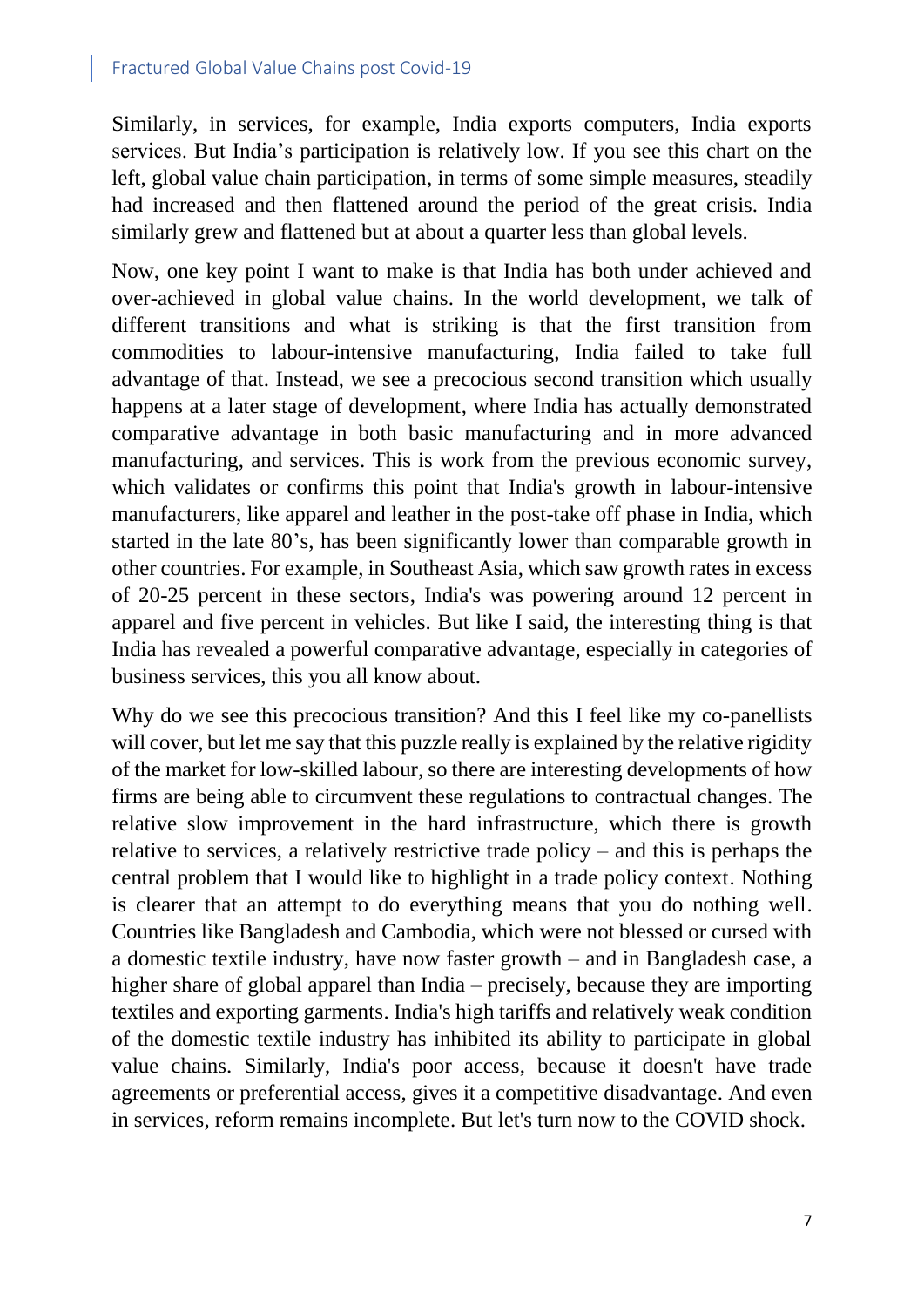What makes this strikingly different that it's not a shock that originated in one part of the world, like the tsunami, or the mortgage crisis in the United States, it simultaneously hit some of the most important countries – not exactly simultaneously – but in a very short period of time, the most important hubs in the global economy. At some point in March, 17 important hubs where the largest number of COVID cases were there, accounted for 70% of the world trade. This is also leading to this mutually reinforcing contagion through both demand and supply channels. I'd like to focus on two aspects of this shock, which are relevant not so much towards happening today but what might happen in future. One is that trade policy is changing; the protectionist trend that we had begun to see is being accentuated. Second, that firms and households are being obliged to accelerate their investments in new technologies, to try and overcome rigid social distancing requirements. And this matters because these are going to be the lasting legacies of the COVID shock.

First, on policy, we have seen this very sharply in medical goods, where countries, including India, have imposed export restrictions. But beyond that, we are also going to see huge recourse to subsidies and other forms of assistance to firms that are struggling. And finally, we are also seeing an asynchronous recovery. Many people say, "oh, how can we take advantage of China's difficulties?" The irony is that China is one country that's recovered faster than most others. And in fact, one challenge perhaps other countries will face, is coping with Chinese competition, because Chinese industries have recovered and I feel that that might also lead to strong protectionist response, which will hurt all countries.

On technology, one trend might well be reliance on automation, which exposes country is less or to dependence on foreign sources. But research in the WDR shows that we don't need to worry so much about it. Because precisely, the sectors that have become more automated, like car production, are the ones that have seen the fastest growth in imports from developing countries. This is because the scale and productivity effects of automation had dwarfed the labour substitution effects and also, the import substitution effect. So, at this stage, automation has turned out to be more of boom than a curse. But as I said, in parallel, we are seeing investments which – and this is perhaps one of the more important developments because of COVID – because in the past, a large number of transactions in areas, most obviously like education and health, could take place face to face within countries. Today, we're seeing both firms and households investing in new technologies, whether it's computers, or Zoom, or WebEx to overcome the burdens of communication, or face-to-face transactions. But that investment is a sunk cost and it's having the dramatic effect of lowering the relative trade costs of transacting internationally relative to domestic. And those sunk costs mean that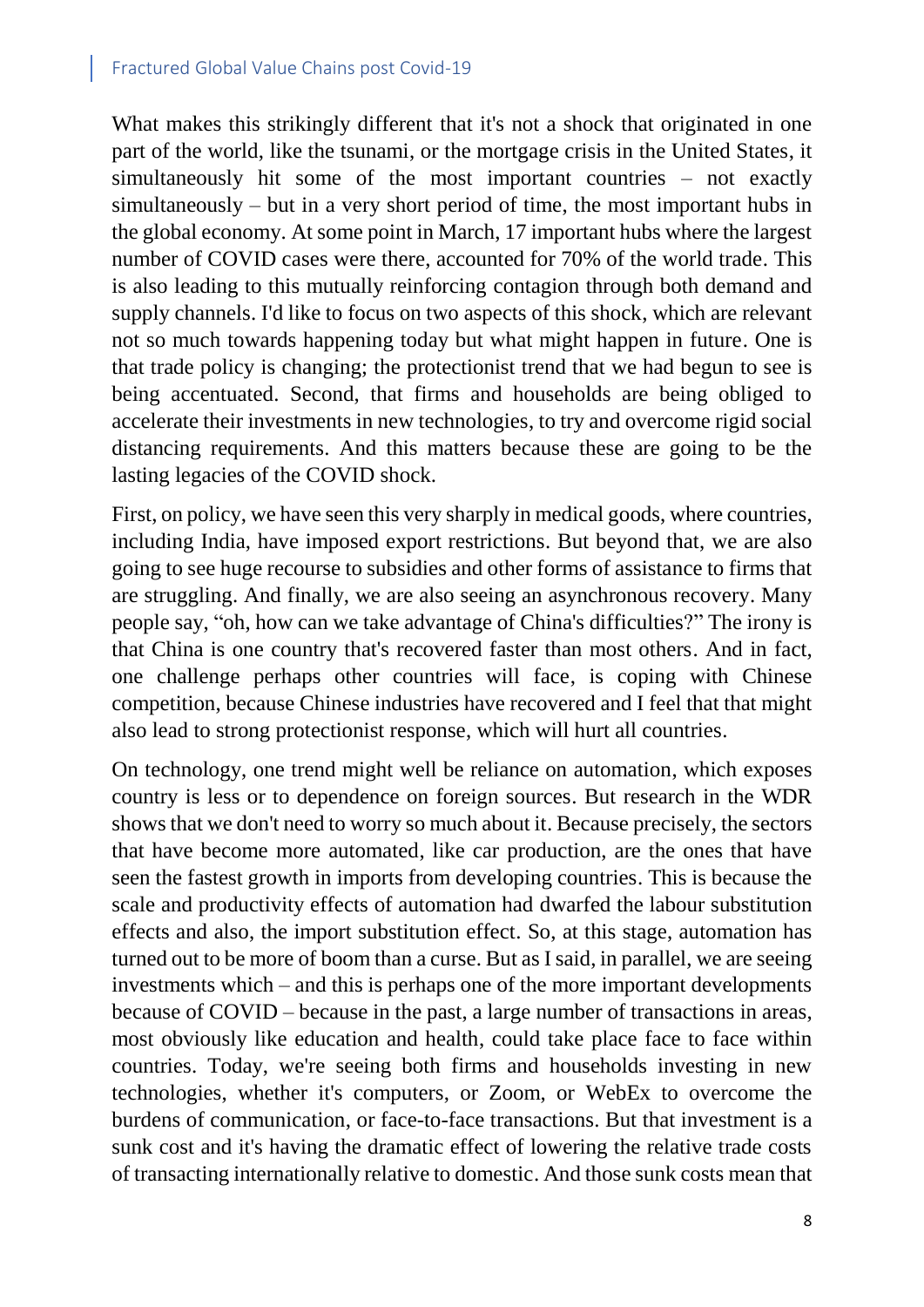that rebalancing of domestic trade costs and international trade costs will persist, and that's likely to provide a big boost to services trade. Now, already it's interesting. If you look at what's happening to services trade within the world today, you see three periods; January, February, March. And here, you see relative resilience, not of travel and transport, which have fallen dramatically, but a lot of digitally delivered services. From business services, to telecommunications, and financial services have continued to grow, not just in China, which has recovered early, but even in the United States. I think this is a sign of basically services globalization first being resilient during the crisis and then being boosted post-crisis.

Why this matters is because India has, as I demonstrated earlier, revealed comparative advantage. As I also said, it is a little bit perverse why we have a comparative advantage but looking ahead, a key question, which I won't labour because I've gone on too long already, is that the big challenge for India to continue to use services as an engine of not just growth but employment is not so much the skill intensity of services, but skill scarcity. Services can potentially generate a lot of direct and indirect unskilled employment. In fact, India's services, \$1000 of Indian exports generate absolutely more unskilled employment than not just Indian manufacturing, but even Chinese manufacturing. So, but what inhibits the growth in unskilled employment is the scarcity of skills. So, if we are to take advantage of these new opportunities, nothing is more important than fixing the dysfunctional skill production function in India. The quality of universities and opening up that to reform is vital. At the same time, deep integration agreements are going to have a powerful role. A new database that we were able to gather shows very strong links in both goods and services value chains, not just because you accelerate reform at home and secure access to markets abroad, but the kind of deeper regulatory reassurance that is going to be needed in a post-COVID world, both in terms of good standards in areas like agriculture, but also in services standards when it comes to data flows, are going to be vital for India's growth but employment generating growth.

So, to conclude, India has both overachieved and underachieved in global value chains. It hasn't really taken at one labour-intensive manufacturing, and it has made this precocious transition. But the concern is that the current model isn't generating jobs. We need to walk on two legs, but the COVID19 challenge will be accelerated technological change and protectionist expressions. But as I argued, the technological change can, in fact, play to India's advantages and protectionism is not inevitable if India were to engage both in deeper domestic reform, on the one hand, to remedy weaknesses in manufacturing, which my panellists will speak of, but also to reinforce its strength in services, especially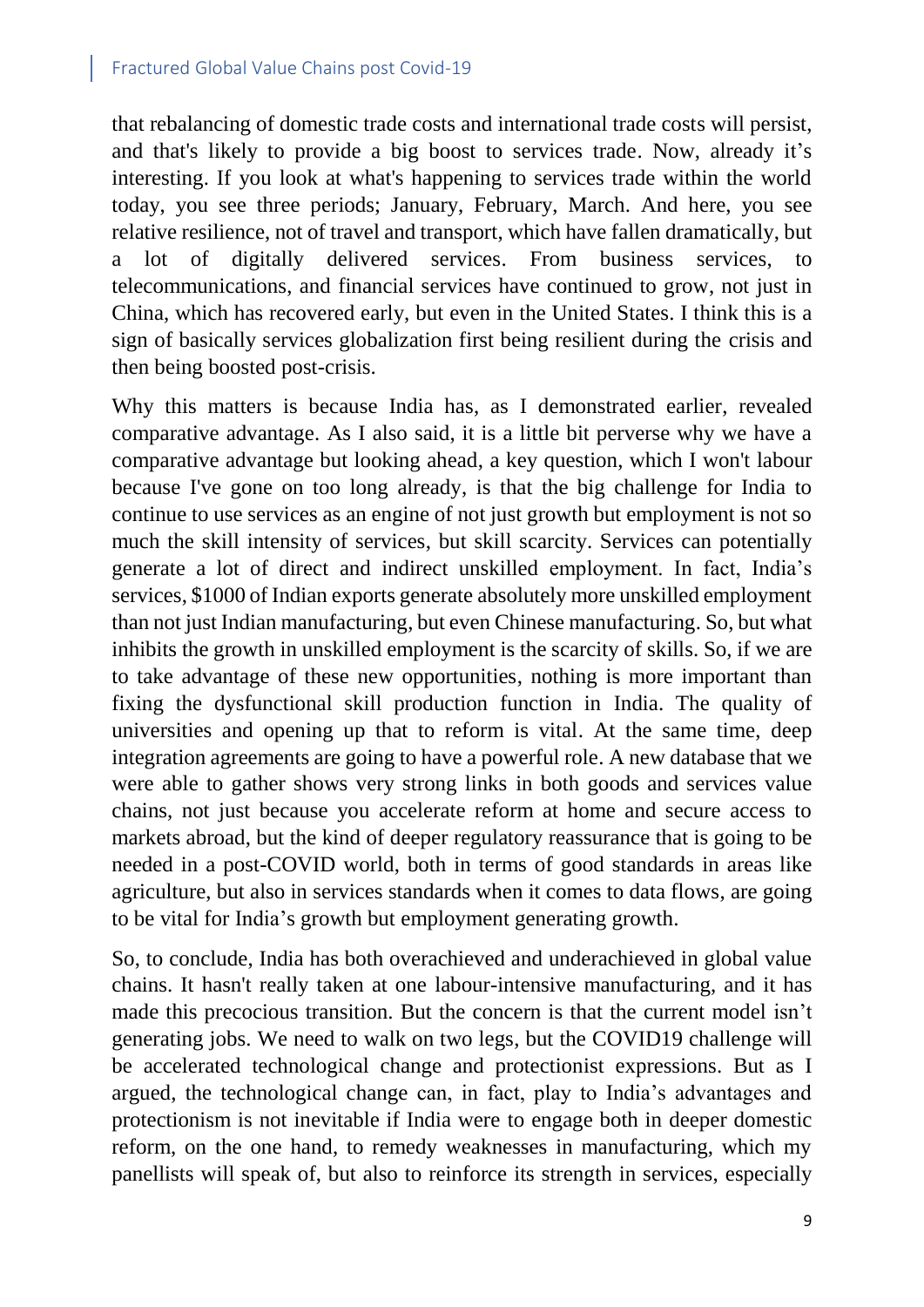through improvements in education, and both types of steps that the government is already taking. And finally, and this is what I want Dr. Harsh to tell us more about, how this recalcitrant participation in both regional and multilateral negotiations has to be abandoned, and India has to take more of a proactive leadership role in international trade negotiations, both to spur domestic reform and secure access to foreign markets. Thank you, Rajesh. I'm sorry if it went on longer than you had wanted it to.

**Rajesh:** No, I think it was perfect. And I think a lot of discussion would come up when others have spoken, particularly when you speak of moving back to international cooperation. And given the way the countries across the globe have been suffering post COVID, many of the countries would like to become selfreliant and atmanirbhar. So, this is going to be a very good discussion, following when others have spoken. I am not going to ask questions at the moment, but I will be waiting for discussion amongst all of you, and if I have any, I would raise. But I think we will have a number of questions from the people who are at the moment listening to us. Thank you very much, Aaditya, for a wonderful presentation and the context of the job creation, as well as what you have mentioned about the issue of new technologies because of social distancing. I had probably not given much thought to it but that's a view, and that what you are saying is that it might entrench, or it might be there for a long time to come. So, very good discussion points that you have raised. Thank you very much. Can we move on to Prof. Athukorala as the next panellist, please?

**Prema-chandra Athukorala:** Yeah. I'm having some problem in getting my PowerPoint. Can you see the PowerPoint?

**Rajesh:** yes, yes, we can see.

**Athukorala:** Yeah, I can't see it.

**Rajesh:** hope you are using the 'share screen' option?

**Athukorala:** Yeah, I did. Yeah.

**Rajesh:** that's why we are seeing it. We're seeing a blank Google screen, Chandra.

**Athukorala:** yeah, yeah, just a minute.

**Rajesh:** we can see your screen, Chandra. You are muted. Please unmute. Please unmute. Can you see now?

**Athukorala:** yeah, I can see. I'll start actually. I can see the screen on the other one of my computers. Rajesh, thank you very much for the opportunity to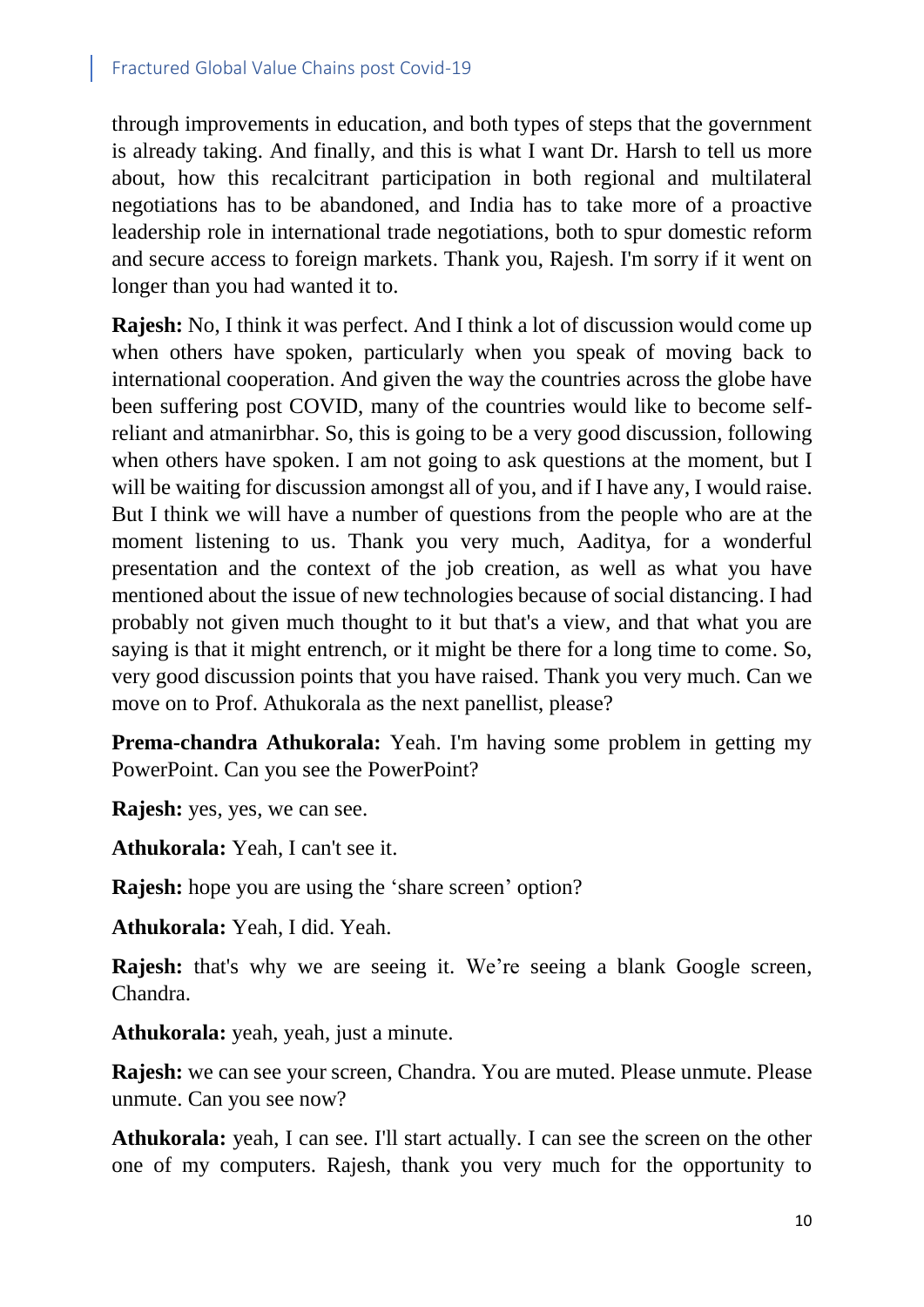participate in this interesting discussion. I enjoyed very much Aaditya's presentation. In his presentation, he made the interesting point that economic shock naturally opens up opportunities but whether a given country benefits or not from the changes depend very much on economic fundamentals. I'm going to build on that important inference by placing India's experience in global production share, in global production networks by placing India's experience in the wider East-Asian context.

Now, I will start with a few figures and a few tables to indicate India's relative performance in global value chains, particularly in manufacturing compared to other countries. In this diagram, I compare developing countries' manufactured goods exports and the importance of total exports within manufacturing value chains on the left-hand diagram, and India's performance on the right-hand diagram. What you can see is that out of total manufactured goods exports from developing countries – here I use the standard UN definition of developing countries – out of total manufactured trade, closer to two-thirds take place within global value chains. Whereas, in India, out of total manufactured exports, only about 35% take place within this value chain. Again, you can see in the next figures, the first part of the figures indicates share of total world exports of manufactured goods of each country, and the share of GVC within manufactured goods. What you can see is that India's share in manufactured export has increased following the reform, from about 0.5 percent to about 2. But other countries in the region during that period have experienced much higher growth rate within world market penetration in manufacturing trade. Staggering increasing China's share from 1.8 to over 23 percent during that period. Again, a newcomer in this area, Vietnam, is experiencing very rapid market penetration. When you look at the next part of the figure, which indicates GVC share in exports, India has one of the lowest shares of GVC export in the region. Actually, it is comparable somewhat to Indonesia. But all the other countries have increased significantly their share within global value chain. In other words, the rapid market penetration of these countries has been underpinned by their integration into global value chain in manufacturing trade.

Now, the issue we are discussing in this webinar is whether India can benefit from shifting production bases from China, propelled by the Covid crisis. Now, we should not forget the fact that shifting production bases from China has been happening over the last two decades with the increase in wages in the country, as well as other factors like more recently, trans-trade war. Industrialists and global manufacturers have been shifting production bases from China to other countries in the region and beyond. As Aaditya mentioned actually, there has not been reshoring, that means shifting production bases from China to US and other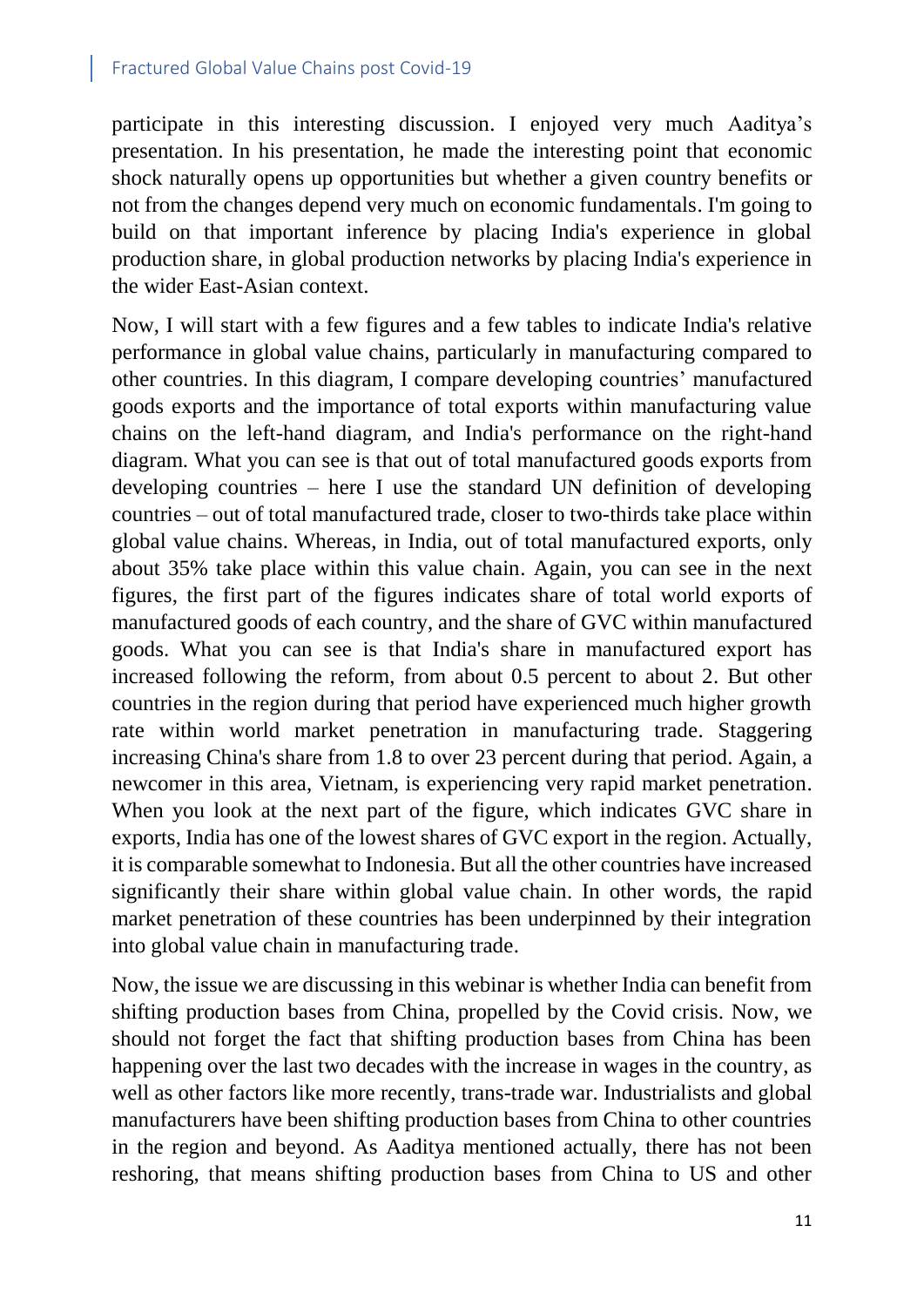countries, but this restructuring is happening within the Asian region and to some extent, concentrated within the East-Asian region. Therefore, as Aaditya mentioned, we need to look at the issues from a long-term perspective. COVID crisis will create opportunities but this has been a long-term trend. When China achieve maturity in manufacturing production and trade, naturally there'll be shifting production bases from China to other countries in the region.

Now, to discuss why India has not benefited and what have been the main drivers of performance, I think a good starting point would be to use Samsung smartphone network story. I think I can use this story to highlight the relevant point.

Now, smartphone production networks, basically the production locations are in six countries. Of course, Korea. Korea produces only parts and component and final assembly only for the domestic market. Out of total shipment of Samsung, only 10% take place from Korea. Then until about 2010, bulk of the final assembly of smartphone was in China, over 95%. However, in 2019, Samsung closed down operations in China. Why? Mainly because production bases have shifted to Vietnam. The first opening of a Samsung Factory in Hanoi occurred in 2011. Most of the smartphones are now made in Vietnam. I put the word "made", in fact, it is really assembled in Vietnam. Samsung produces more than 120 million units per year. It directly employs 150,000; the largest employer in Vietnam. Samsung accounts for 14% of total manufacturing exports from Vietnam. Look at India, Samsung opened a factory in Noida in Uttar Pradesh in 2018. Current production capacity, which is not fully utilized, is only 68 million units per year, compared to 120 million in Vietnam. Direct employment of this product plant is just 5000, compared to 150,000 in Vietnam. Production is entirely for the domestic market; no handphone is exported from India. Now, compare India with Indonesia and Brazil. Actually, these two countries are much similar to India in terms of reaping gains from shifting Samsung production bases from China to other countries. The biggest gainer has been Vietnam. And again, you can clearly see the difference, still there are protectionist tendencies in India, Indonesia and Brazil. And Samsung is located in these countries purely to produce for the protected domestic market.

Now, why is there a difference? What are the key determinants of GVC participation of a given country? GVC participation is driven by the phenomena called 'global production sharing'; the breakup of the production process of a given product into vertically separated stages or tasks carried out in several countries. Now, global production sharing open up opportunities for countries to specialize different segments in the production process, depending on its relative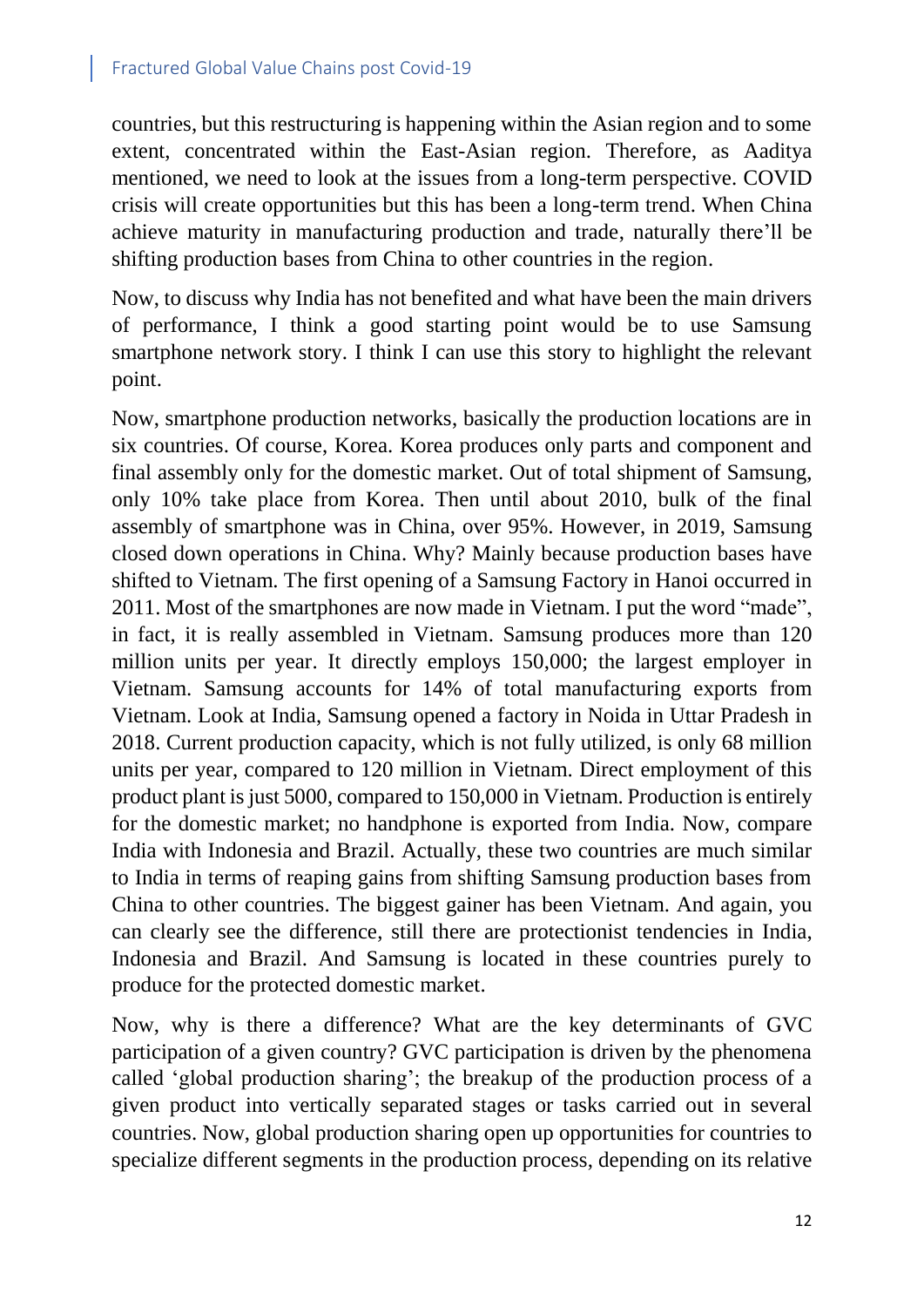cost advantage. Particularly, when it comesto final assembly, a country with large labour force like India had the advantage. As all of you know, until China emerged as the production centre within global production network, in countries like Malaysia, even Singapore and Thailand, there were some final assembly like TVs, handphones and so on. But when China started becoming an assembly centre in the world, these assembly activities shifted to China. Now, these Asian countries specialize in mostly component assembly, mostly to China, as well as to the rest of the world. Now, India with a huge labour pool, has advantage in final assembly. Like in China, once final assembly start in a country, it can lead to development of a strong component base and a strong export within the global value chain.

Now, since capital, managerial know-how and technology are mobile within GVCs, relative labour cost is a key determinant of a country's attractiveness. However, successful participation in global value chain will occur only if labour cost advantage is met by service link cost advantage, which I am going to explain in the next slide. At the same time, domestic investment climate needs to be conducive for the operation of private sector firms, particularly multinational participation in the production base. Simply because in most of the manufacturing value chains, multinationals are the lead firms. Local firms get the opportunity to enter the production network by linking with multinational operations.

**Rajesh:** Chandra, another two minutes please.

**Athukorala:** yeah. The three key points I highlighted: firstly, labour and human capital; services link cost, which is cost involved in coordination production blocks located across countries; and thirdly, proactive investment promotion or selling the country to foreign investment, promoting the country. Now, India has relative labour cost advantage compared to other countries in the region, particularly China, South Korea, Taiwan and so on. But at the initial stage, availability of trainable unskilled labour and middle-level manpower combination is the key to get into production network. In the medium-to-long run, availability of high-level technical and managerial manpower become important. But overall, I think the human capital constraint is a little bit exaggerated in the current Indian policy debate. What we need is trainable unskilled workers and middle-level manpower. In any case, human capital development is partly endogenous to the process as well.

Then service link costs depend on whole range of factors impacting on the overall business environment. Trade-related infrastructure and logistics; and again, when it comes to electronic, air transport is vital for penetrating international markets. According to my estimate, in Malaysia, out of total electronic export, 80% is air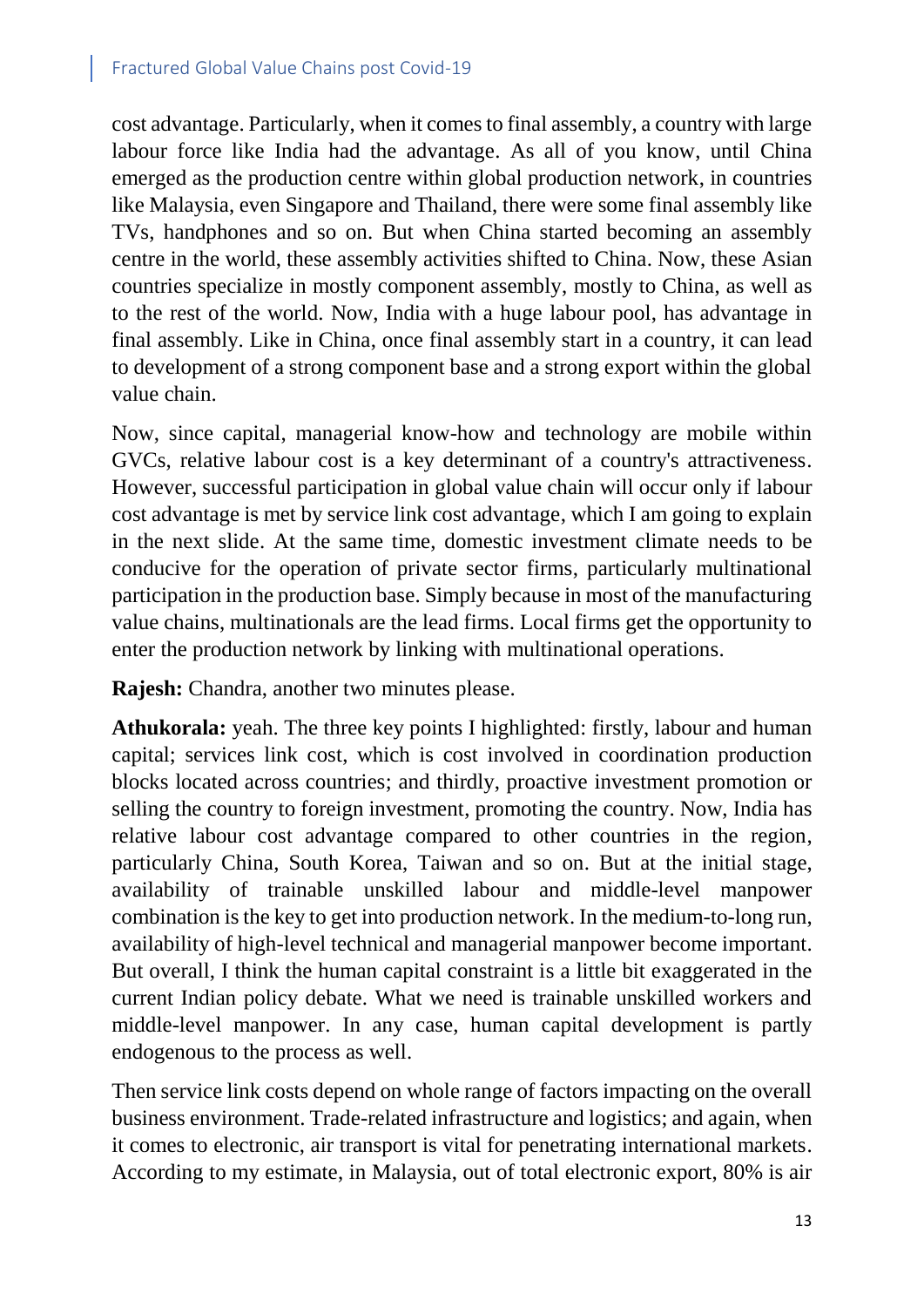cargo. Then other points are clear to you: political stability; institution equality; law and order; liberal trade; and investment regimes, and so on. Then market in the country, promoting foreign direct investment, actually bringing big players into the country is a long-term investment. Vietnam has tried hard to bring Samsung to the country, Intel and other big players that set up the stage for their electronic revolution.

Finally, one minute, how India meet this requirement, labour market condition. I think in terms of labour cost, India is in a good position. Again, for final assembly, India has huge amount of surplus labour. However, other precondition, actually I am not an expert about Indian labour market situation, perhaps we can discuss it later. It is not scarcity of top-level engineers but basically, middle-rank supervisory manpower. And again, labour laws and other things are important. There too, India is not doing well compared to Vietnam. Then service link costs, India lag behind China and other East Asian countries in terms of various indicators, like the standard World Bank Doing Business indicator. And again, the new index of logistics performance, linear shipping connectivity and air connectivity, India is not doing well compared to China, even Vietnam, particularly relating to some of these indicators.

Then foreign direct investment regime, a lot has been written about it. There are various problems about lack of certainty in the policy regime. And special economic zones which have played a very important role in Vietnam and other countries are not operating well in India. To sum up my discussion, my presentation, not only COVID crisis but the basic changes in the overall economic setting in China is opening up opportunities for other countries. But so far, India has not benefited from these opportunities particularly because, even though the labour cost is low, other preconditions related to meeting services link cost requirement and providing an investment climate for the participation of the private sector, particularly foreign direct investment, has not been that conducive. Thank you very much.

**Rajesh:** Thank you very much, Chandra. That sets the tone for the next presentation if you can take your- yes. I think what you said is that a lot more needs to be done in facilitating the operations of global value chains coming in India or the flying geese paradigm getting rectified. And you said that labour market issues are- So, we do have Dr. Rana Hasan, who does know the Indian labour market quite well. So, I am passing it on to Rana. Rana, all yours for 10 minutes, max 12.

**Rana Hasan:** thank you very much, Rajesh. It's really a pleasure to be a part of this panel and we've had two excellent presentations by Aaditya and Chandra. I'm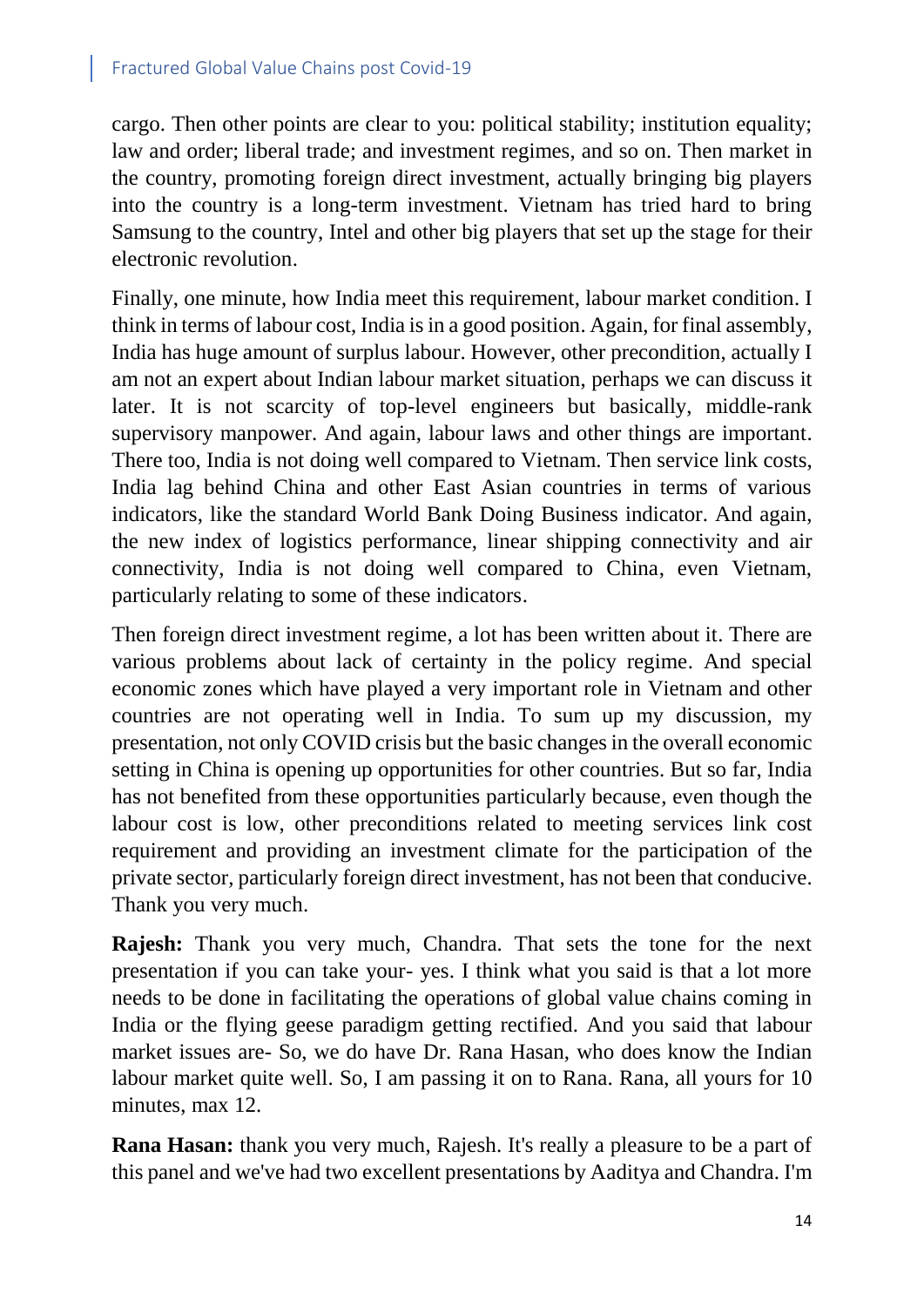actually no trade expert and even less so on global value chains, but I'll basically take four or five minutes, I'll try to stick to four or five minutes and just make a few points on this issue of manufacturing potential because I think that's really implicit in the way you've structured this. When you say, can India gain its missed glory? I think it's really this missing of the whole manufacturing engine that you're probably referring to.

### **Rajesh:** Yes.

**Rana:** So, key messages really, are I think India absolutely needs making India to succeed. It in fact needs to make Make in India succeed, and it's a big challenge. Chandra mentioned a number of things. You have this whole issue with all sorts of infrastructure, logistics, the power side, etc. And essentially, we have a regulatory framework that really doesn't allow successful entrepreneurs to scale up, and it doesn't let unsuccessful ones exit as fast as you would like. And it's really an issue of problems in the land market, in the labour market, and to some extent, even in the capital market side.

Now, certainly, the agenda is demanding but I would appeal to everyone who has any sane senses, don't let two concerns distract. One is this standard thing of trade pessimism. So, it keeps on coming back in in one shape or the other, and I always worry that COVID-19 might be this new ground for pessimism about trade. I think Aaditya put it nicely in the beginning, we've had all sorts of trade shocks they do go away. I think COVID, fine, vaccine takes two to three years, herd immunity takes a longer time to come in but trade is going to be there. You can chop off maybe even a couple of trillion, India's share is so small; it has lots of room to grow.

The second thing that I would really urge people is not to let this technology and jobs pessimism issue interfere. So, let me just show a few slides. When it comes to this issue of the manufacturing sector and jobs, we know it's not the quantum of jobs. In a lot of our discussions, we get bound up on this amount of direct employment that's being generated, etc. but it's not really just the quantum, it's the quality of jobs matter. And we know that larger firms tend to pay much better than smaller firms. And just a bit deeper into some of the numbers, you know, Aaditya, one of the slides he had, he talked about 80 percent of Indian firms being less than 50 workers, compared to about 15 percent for the Chinese. The situation, as you dig into the data, it's even more alarming. A vast majority of our manufacturing firms are these own account enterprises, you've got firms at six to nine workers, even 10 to 19 workers. And when you are operating at that scale, you can never take advantage of technology. And here, I've got this photograph of the spreading machine. It's a simple machine used in the apparel sector; it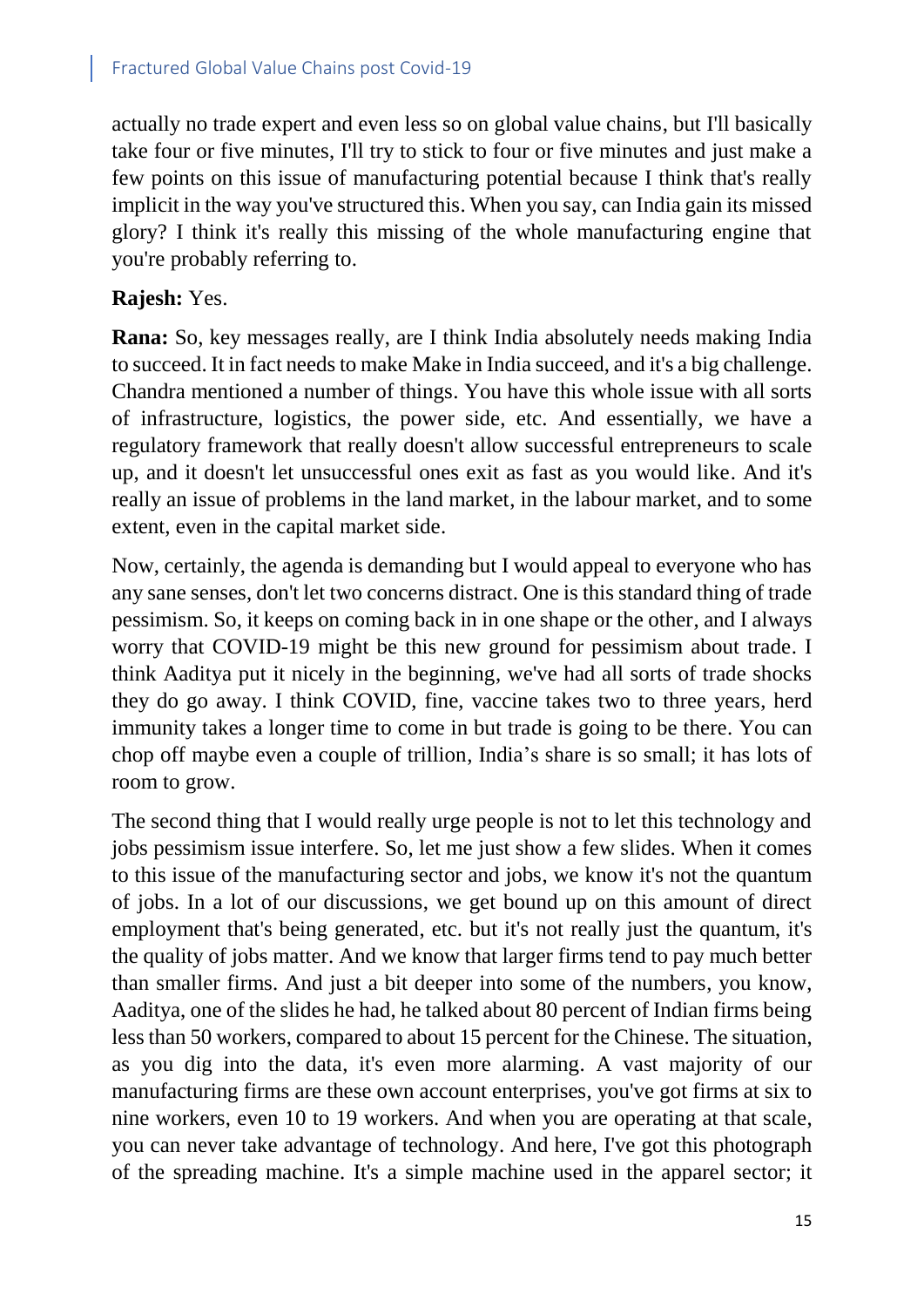spreads cloth, allows cloth to be cut quickly, efficiently, etc. And we did a study where we asked an industrial engineer to just cost out all these different types of technologies. We're not even talking about super sophisticated computer, numerically controlled technologies, just standard technologies. And the bottom line is, small firms just are operating at scales where they cannot adopt these types of technologies. Small firms cannot adopt the kinds of managerial technologies that are needed really in the modern workplace.

So, what holds firms back? It's a long list of constraints: we've talked about infrastructure; the regulatory environment; this whole difficulty with entry and exit. It's also about administrative processes and inspection regimes. In the study that we had done on apparel, one of the interesting things was we interviewed about 25 key stakeholders in the sector. And I remember talking to one person, who I was trying to push him on this issue of labour laws and just regulation, and his point was a good one. He said the issue is not so much a particular law, it's the entire process that we have, where there's just uncertainties about the law, uncertain about the application of the law and penalties, which tend to be openended etc. And it's these long delays that really, we cannot handle. So, it's not more than just any regulation, it's really these processes, the regimes.

Let me just go ahead and skip a bit more. Just one point on skills. A lot of people say, okay, skills are the problem. Certainly, skills are very important but they surely cannot be the binding constraint everywhere. In fact, coming back to apparel, we asked firms, we showed them these three charts and we said look, this is basically depictions of how fast people acquire skills. So, which of these three pictures does it look like? Is it the top one, where you acquire skills very slowly? Is it the bottom one, where skill acquisition is important, its ongoing? Or is it something like the middle one? And every single person basically circled this. So, in other words, for these sewing machine operators, you take about four to six weeks to get trained, you learn it quickly and then you plateau. So, it's just an example to show, yes, skills are important, it's not the binding constraint everywhere. In fact, we have to distinguish between foundational cognitive/noncognitive skills – that is stuff that is best delivered by the government, or certainly paid for by the government for those who can't afford it – and then, you've got sector-specific skills and firm-specific skills.

I just want to say one thing on this issue of skills. Too often people tend to think about skills as something you acquire in schools or universities and that's it. But if you look at some of the very detailed evidence from the US, you find that a lot of human capital is actually accumulated in the firm and on the job. But not any job will do; the type of firm you work in matters. And typically, larger more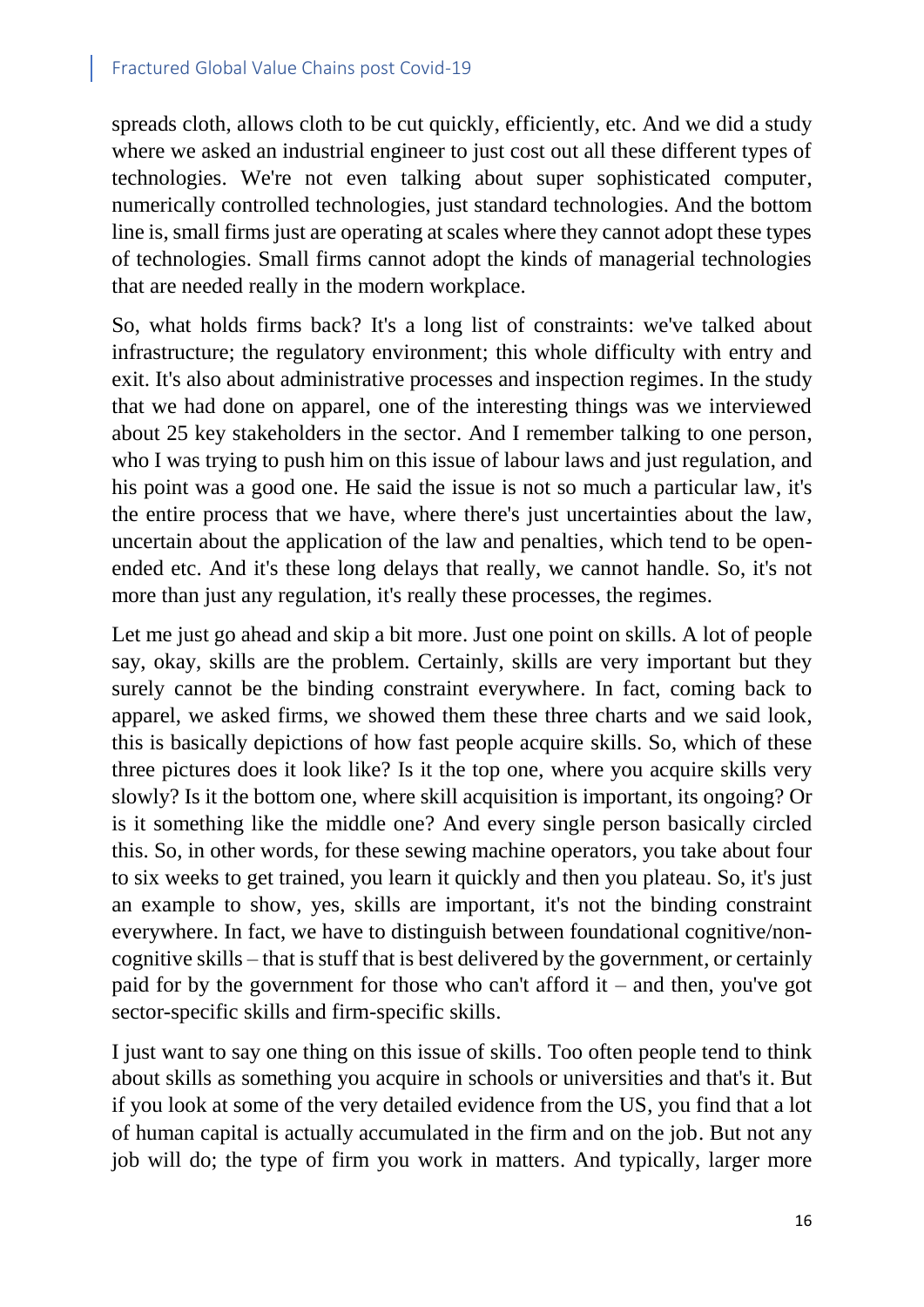dynamic firms, if you're working in one of those, you're going to learn a lot more. I mean, each of us can think about that from our own experiences working in different types of firms and institutions. The type of firm you work in matters and this is where, again, the Indian policy environment tends to encourage a type of firm, which is very small. It's not requiring much technology. It's not experimenting with things. And the result is you've got human capital that is stagnating. I am running out of time.

Fortunately, the reform process has begun. We do see various types of state-led reforms. We see an attempt to take these 45 central laws on labour and push them into four umbrella regulations. I think in terms of the big challenge moving ahead is, it's really about moving the locus of safety nets from the firm to the state. Because I think everyone will agree that when you give firms the flexibility to adjust labour, we also need a system whereby the workers are getting minimum wages and they do have various mechanisms of social protection to rely upon. And I think that that is a challenge but that's really something we have to address head-on.

On global value chains, again, so much has been said. And Aaditya and Chandra are experts in this field and I think they've made these points. I just wanted to show one slide, where you've got Chinese exports and Indian exports in two sectors – apparel and transport. And it's interesting, if you compare the red and blue lines, you'll notice that India is not that different from China when it comes to, let's say, transport equipment. It's apparel, where we're just totally left behind. Now, these are older numbers, things are changing, China is getting out of it. But again, it's this big puzzle and I think the only way you can explain this puzzle, whereby we're doing worse off in something that a labour-abundant country should be doing well, and it's a sector where, my goodness, 200-300 years ago, we were the leaders. And again, now when you dig into the firm size issues, you see this very stark difference. When it comes to firm size, in motor vehicles, our firm size and the Chinese firm size is not all that different. You look at apparel on the left-hand side, extremely difficult. And to me, this is really something about the policy environment that is holding us back.

I'll try to take just a minute more. I want to say something about automation anxiety because this always comes back, and people say, "oh, you know, forget about manufacturing, it's not going to develop jobs". I think this is wrong on two fronts. Number one, if anything, the global value chains literature really tells us that jobs are interconnected. In fact, our former Chief Economist Shang-Jin Wei had done this really interesting study, where he found that the big service export in Asia is, again, not India, it's China. And it's China not because of its direct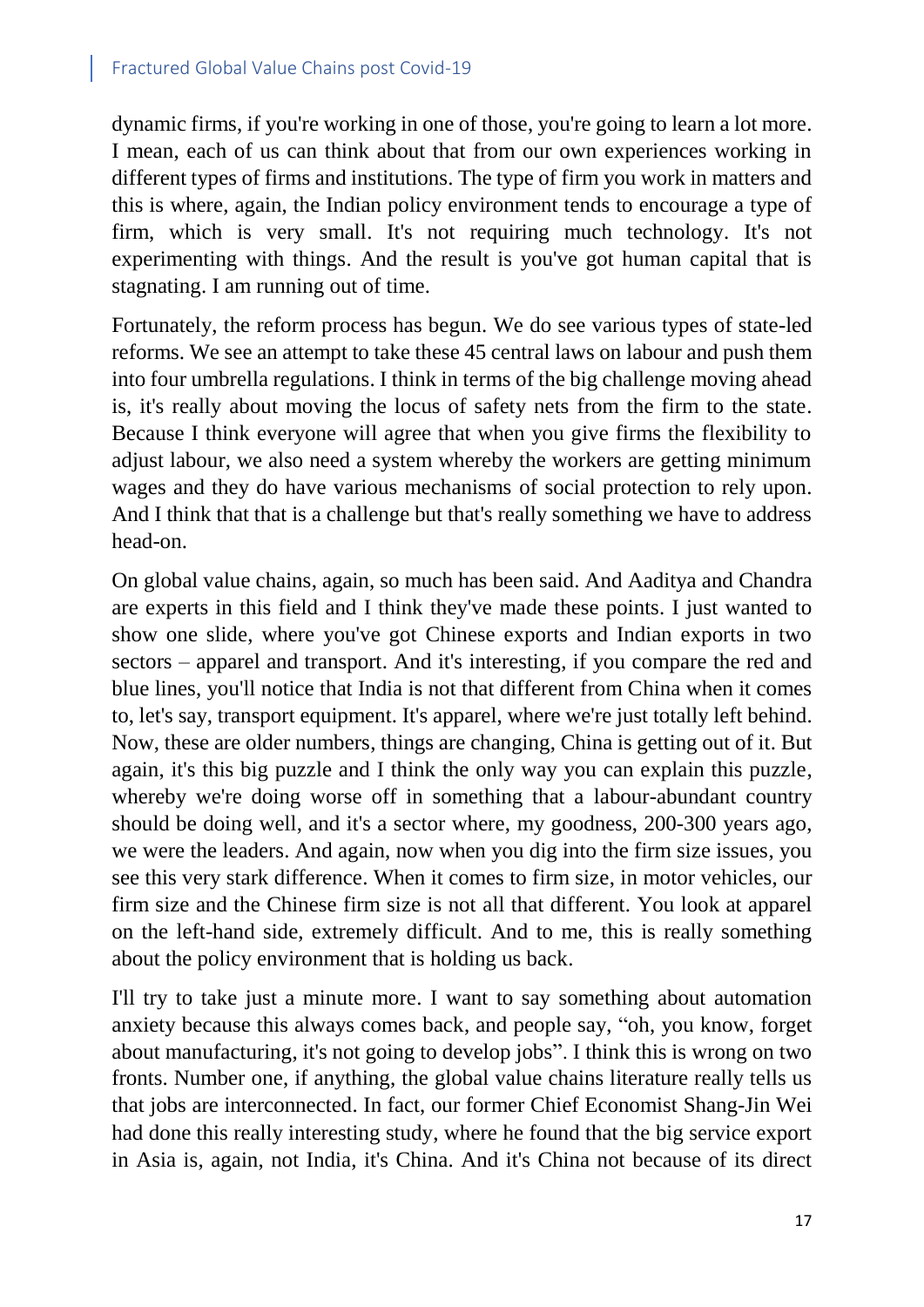exports of services, let's say, the way India does it in terms of IT services. It's because of all the services that are embedded in Chinese manufacturing exports. So, let's not get carried away with the technology story. Yes, I recognize that talking about the automatic fabric spreader is one thing, and then you have this zero-worker Adidas factory on the other hand, but I think we're far from that situation. Also, we have to remember that in a country like India, you may have a displacement effect where automation reduces the number of workers required to produce a given level of output, but the scope for scaling up is so huge that essentially, you can really ramp up output so much that your total employment will go up.

And in fact, I'm just going to give you a chart from history. This is from James Bessen's work for the United States, and he makes a very interesting point. And he says that if you look at the employment trajectories in both textiles and automobiles, you see a sort of inverted 'U'. And what's interesting is, you look at this upward sloping part, this is employment going up exactly at the time when firms were introducing new labour-saving technologies. And the reason employment goes up is because the market expands. And in India, I mean if we just think about the number of apparel pieces that people own, etc. the types of products they have, there really is so much scope to expand that I don't think we should let these things be slowing us down and really, trying to unlock the manufacturing industry.

Now, I'm pretty much going to stop here. I just want to end with a couple of points on special economic zones, and it's very useful for me because Chandra actually ended on this issue of special economic zones. We talked about having special economic zones and yes, we had one of the first economic zones, I think started in Kandla in the late 60's. But the fact of the matter is that when we talk about our economic zones and the kinds of economic zones we've seen in other places; you really see a lot of differences. And I think a couple of key ones are, number one, scale. The scale at which you need these things to work is huge. Having small zones and expecting some big changes to take place, positive changes to take place I think is unrealistic. And that's why at ADB, we've been working quite closely with the Government of India, in particular Andhra Pradesh and also Tamil Nadu, trying to develop zones across these transport corridors, where we also invest in ports, expressways, power and the private sector comes in and sets up these economic zones. So, anyways, let me stop there. Rajesh, thank you very much for this opportunity.

**Rajesh:** Thank You, Rana, for a wonderful presentation. And the issues that you have raised about the special economic zones have been discussed for a long time,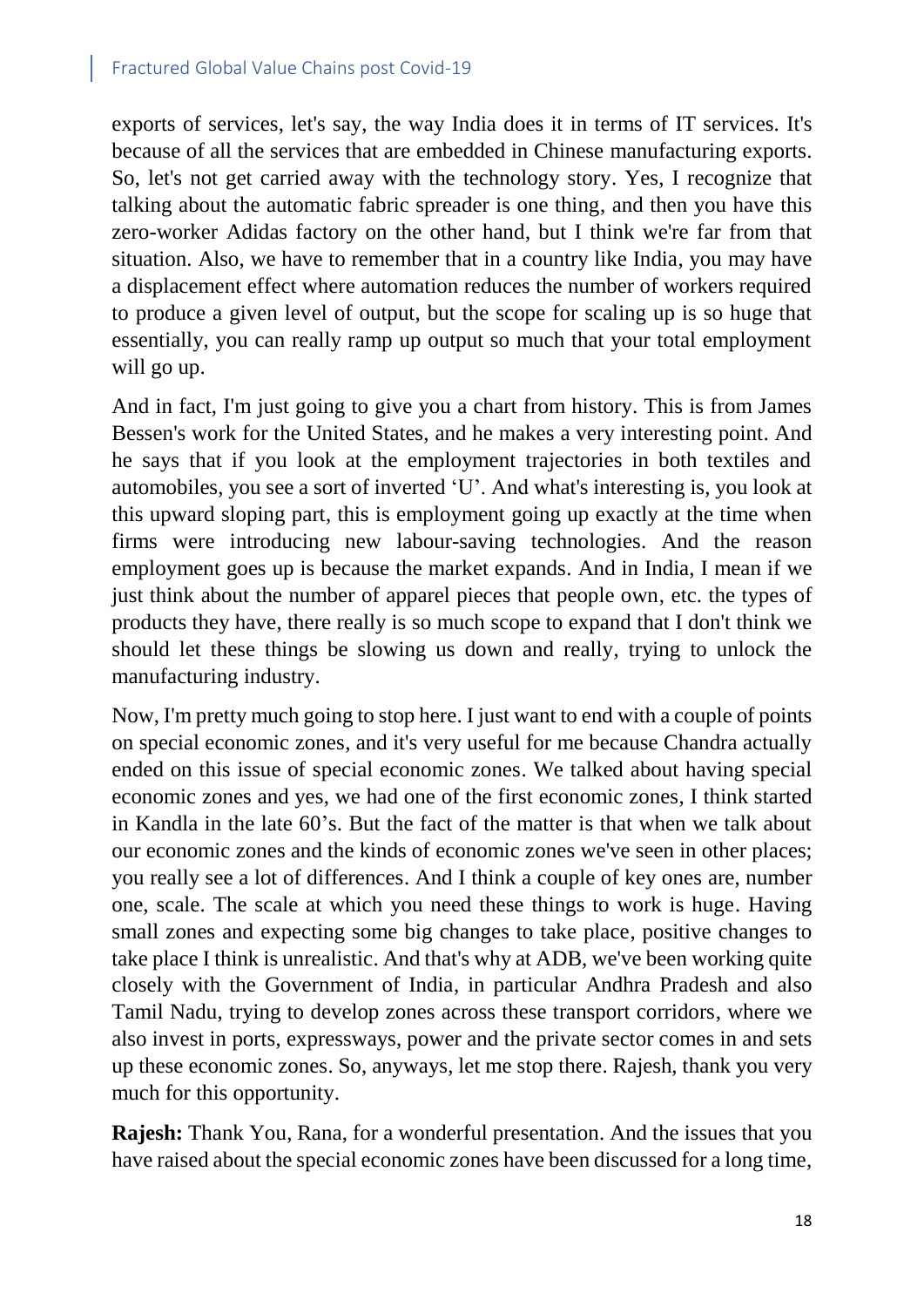I think it's time to say that post-COVID, like other stimulus packages that have been announced, we look forward to- So, what I am taking now that we have discussed about the issues of trade cooperation, that India still has the opportunity to move to global value chains, the issue of scale, that technology in various ways is helpful. And finally, I think another issue that I have picked up, Rana, from your presentation, is the discussion of special economic zones, where Chandra had left. Now, over to Harsha.

**Harsha Vardhana Singh:** Thank you very much and thank you for the invitation. I think we've had three very, very good high-quality presentations. A lot of very important points were made. I'll try and stick to the question of global value chains, but what I want to take up is the point you made about "atmanirbharta", you know, which basically is interpreted normally as an inward-looking economic policy. But even when the Prime Minister was announcing about "atmanirbharta" , he talked about India playing a strong role in global value chains. Similarly, when the Trade and Industry Minister tried to explain that further, global value chains are a very important part of that. And I think, especially in the current context, it is very important to keep global value chains in mind because you cannot be part of a global value chain without a strategic perspective, without good coordination, and policy which makes you competitive. While the focus primarily has been on domestic policies and not necessarily domestic policies at the border, but there is a link between the two. And as Aaditya talked about, the market access abroad, that's something that also plays a good role. So, if we need to be an active increasing part of global value chains, it has to be a comprehensive effort.

For that, one of the things which Aaditya pointed out and then, again, the following two presentations also emphasized, is that countries actually switch to reliable and low-cost players or locations, and uncertainty about law, implementation of law, open-ended penalties, which Rana, you talked about. These are actually about stability and reliability of policy, which was mentioned by Aaditya. Then another very important point which Aaditya made is an attempt to do everything means low success everywhere. This is something, as a policymaker, I think becomes very important. Because as a policymaker, you cannot really look after 100 different things at the same time. You have to prioritize; you have to prioritize sectors, you have to prioritize policies. I'll say a little bit more about that.

As far as COVID is concerned, yes, protectionist trend is accelerating. The trend is not in favour of more global value chain linkages, but it's expected to be less. What Aaditya showed is that perhaps the nature of the global value chain linkages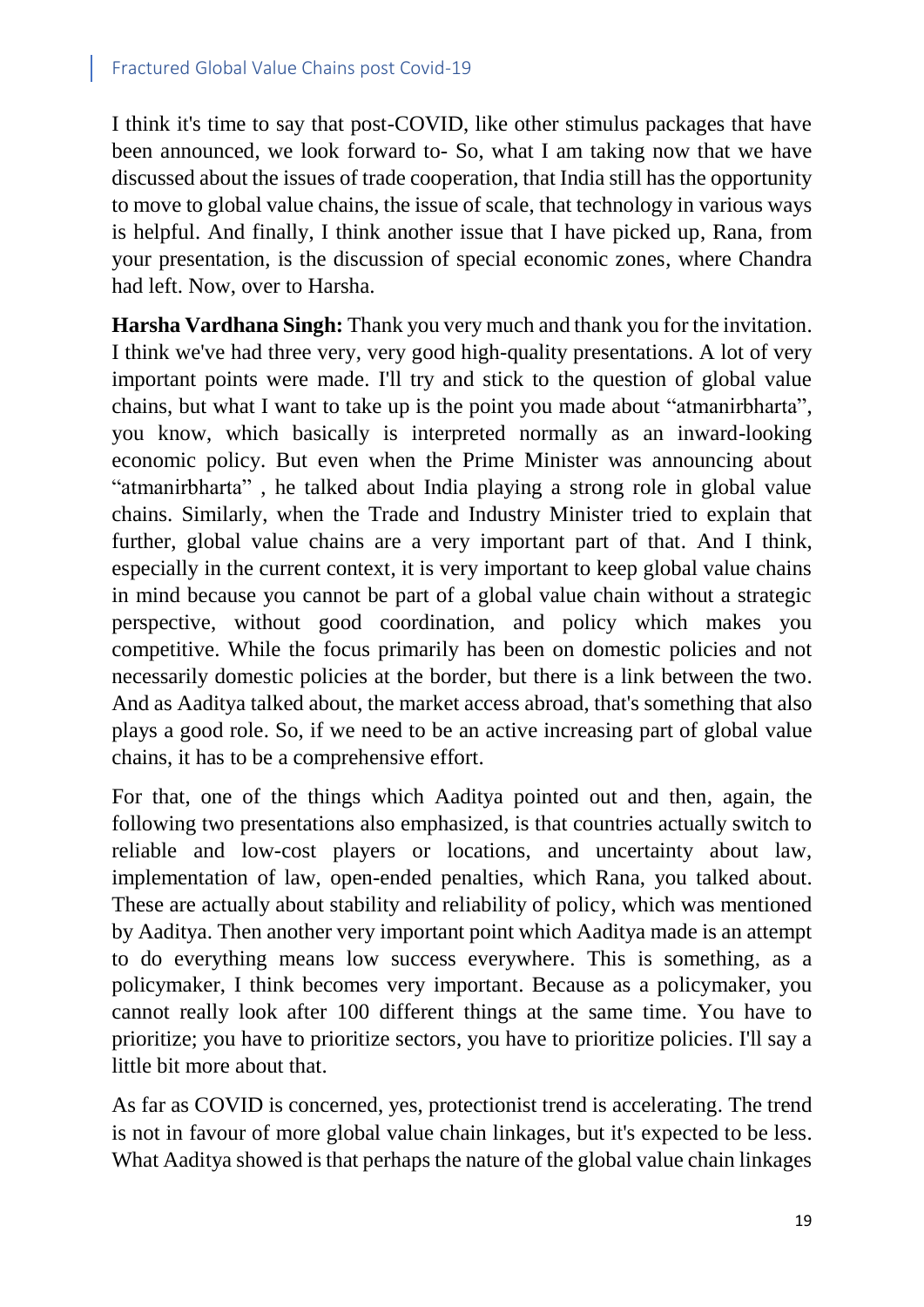is likely to change fundamentally due to technology. Then as far as improvement of skills, and I completely agree with Rana about one to one-and-a-half months. It is not just apparel. Even in mobile phones, the feedback I got from firms in India is, it takes them one month to train a completely novice labour. And the other input I got is that the firms are finding that Indian labour is 30 percent more productive than the Chinese labour. So, the labour productivity- and in my mind, there is some difference of opinion about the wages in Vietnam and India. Actually, wages in Vietnam are slightly higher than India. It was the labour productivity which made effective wages lower in Vietnam, especially for apparel sector. But now if you go to mobile kind of activities, then it is really surprising that the labour is showing higher productivity than even China.

So, I just want to say that in a post-COVID period our first priority, of course, is to address the social situation. And in that context, some policy framework has to be devised which addresses social situation, but economics also has an impact on social situation. That is why the concern about opening factories, enabling transactions, domestic and even for exports, the airport's, etc. were kept open. The problem is, in a situation like post-COVID, what people don't remember is that global values- we normally think in terms of goods and services. Actually, as far as a global value chain is concerned, it is far more than just goods and services. It's also technology. It is labour. One of the reasons why firms could not export from India, and these are regular large exporting firms, who use the air freight route, is because the laborers or the officers were not coming because of COVID. So, you have the whole system open but it's not functioning, and that becomes a major constraint. And normally, people don't think about these kinds of things in global value chains.

We talk about FDI, inviting FDI, but when we are trying to attract the company, we must actually formulate a policy in a very timely manner. If you try and see how much time has elapsed between when US-China first began the trade tension, and when the policies on three sectors were announced on 21st March this year, so it's a long period of time. And within that time, other countries are trying to attract that FDI. Similarly, if people want to come and see the condition in India, the Senior Executives require visas. It has to be part of our policy chain which goes with the value chain. So, together with every global value chain is a policy chain. And that means that you have different departments, you have different ministries, the goods and services which go in, as well as the centre and the state. So, very high-level coordination committees have to be established because many of these departments have very different objectives. Exports have to be made a national objective but so is the objective for a custom official to get revenue. And often, the implementation policy for revenue – by that, I mean Department of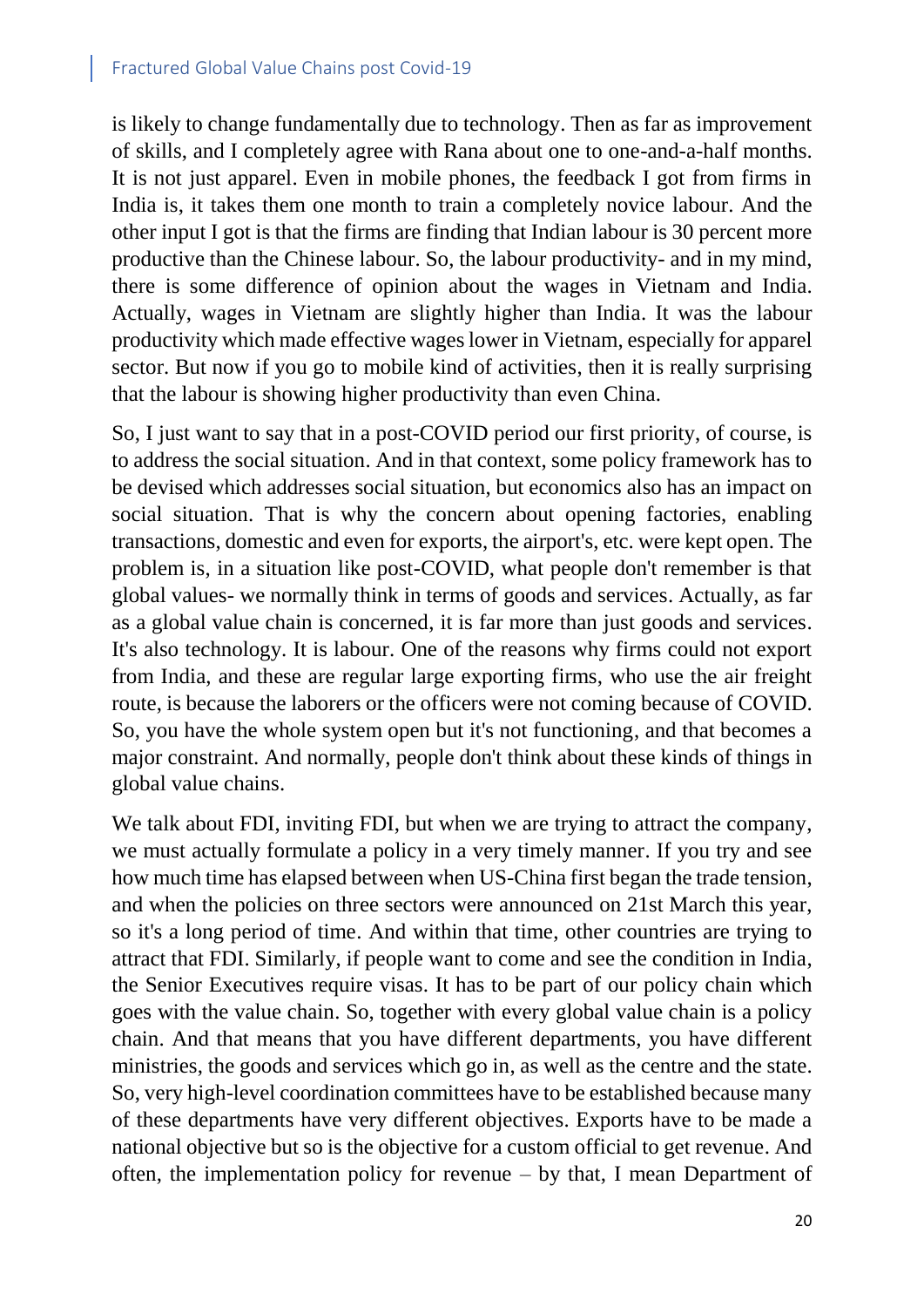Customs – focuses on earning more revenue irrespective of the impact on exports. So, there is a need to better coordinate and get a balanced kind of approach to different conflicting objectives, and you need high level decision-making for that. So, coordination has to be a major part of it.

Then, the thing is that actually the chain – we keep talking about global value chain – it is a web. Because in the chain you see different links; each one of those has this own value chain, and within that, each one of them has its own value chain. Just imagine the kind of inventory policy which you have to manage if you are trying to be the lead firm which is managing the firm. One particular firm in the area of mobile, for example, gets 1500 parts from 200 different firms; small and medium and large. It's a mind-boggling exercise. Any policy change, any delay in policy has an impact on operational cost, has an impact on existing contracts in the export market. And the export market is finicky; you bring delay, you change conditions, which have an impact on operational costs, that implies a difficulty for global value chain. So, we have to be very, very sensitive of the impact of policies on working capital, not just overall cost because an integral part of value chain or value web is managing inventories. And which means timely response, consistent quality, cost-efficient kind of thing. And moreover, these value chains – I will continue to call them chains – are managed by lead firms.

Now, lead firms may be very different in different industries. For example, if I take the mobile sector, the lead firms are international firms. The top three account for 70% of the global market. There is no major lead firm from India. You go to Two-wheelers; the major firms are Indian. The value chain is dominantly Indian. You go to automobiles, they are a mixture; they are Indian and they are foreign. And you go to apparel or textiles, a large number of Indian firms; you can't even identify the main firms there. So, when you have to have a policy, you have to identify which sector do I want to have the policy for. Once you prioritize the sector, the policy and strategy has to be sector-specific. And when you do a list of problems these industries face, you will get about 100 different policies. You can't manage it. You have to identify what are the policies with the largest impact which can be addressed in the shortest time period. And there are two categories in this, and this means you have to consult and discuss with the industry. One is that actually, the Government of India has put in place a lot of very good policies. The problem, from my interaction with various industry players, is that in several cases, it's not the policy which is missing, it's the implementation which is not taking place. Sometimes, it takes place in such a manner that it becomes retrogressive and therefore, a focus on implementation of the policy has to be there. So, policy has to be, in a post-COVID situation, we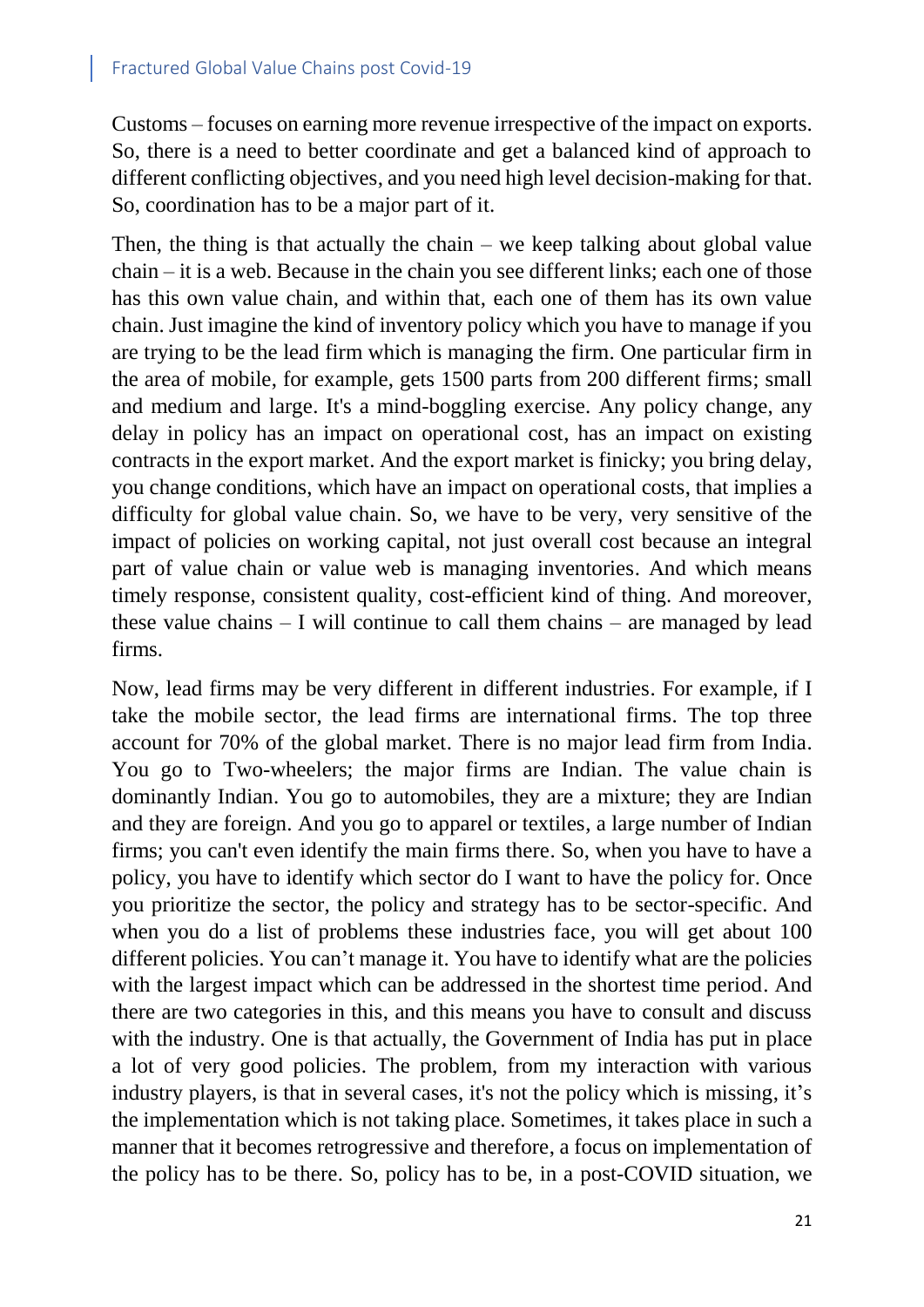don't have the luxury of taking our time to decide what needs to be done in a manner which is highly effective and efficient in a short period. Because when the market starts taking off, there'll be many who will be there in the game trying to get market strength, and that game has begun even now.

So, you have to have a specific institutional mechanism to monitor implementation. You can come up with hundreds of policies, all brilliant policies. If they are not implemented, they are useless; you have done nothing. And this is true, whether it is for giving subsidies, or whether it's to clear customs in a fast manner. So, the implementation part becomes very important. After that, if you have a dynamic kind of perspective, because a domestic ecosystem, we keep talking about global value chains but a global value chain cannot be sustained in a domestic context without a domestic ecosystem. That's the way China has come up. That's the way Vietnam is trying to come up. That's the way Bangladesh is trying to come up. That's the way any country, which connects with global value chains, has to come up. And an ecosystem means that there has to be effective policies to address skills. There has to be an identification of where hand-holding is required, and errors made in past policies, because we are not new to the game. So, in this, it's easiest to go forward if we learn from experience of successful countries.

The government recently, has done exactly that in the case of three different industries for which it announced policies on 21st March; production-linked incentives. And it has now got a framework for analysing relative visibilities of India due to policies which are followed by the success cases. And here, let's not focus on China. China, one can learn from but emulating China is not easy. We were talking about air freight, there's one particularly large player which produces mobile phones. The Chinese built an airstrip for that company when it was established, now they are building the fourth airstrip. So, it's in a different world altogether. Some of their companies start making profits even before they have produced one single unit of the product. So, we have to try and see if we want to get market access in a GVC context, which are the players which are there. In some cases, these are domestic players. In some cases, these are foreign players. So, if you got to invite FDI, you have to really talk to them and see what is required, and India has started doing that. India has put aside land. Rana, the Sagar mala thing, I was fascinated when I got to know that you are working with these various mechanisms in India also. We can piggyback on existing kind of efforts and just have a multiplier effect from there.

So, as I said, in addition to that, we got to maintain the dynamic advantage. One thing which when we look at dynamic advantage, we always think of R&D. R&D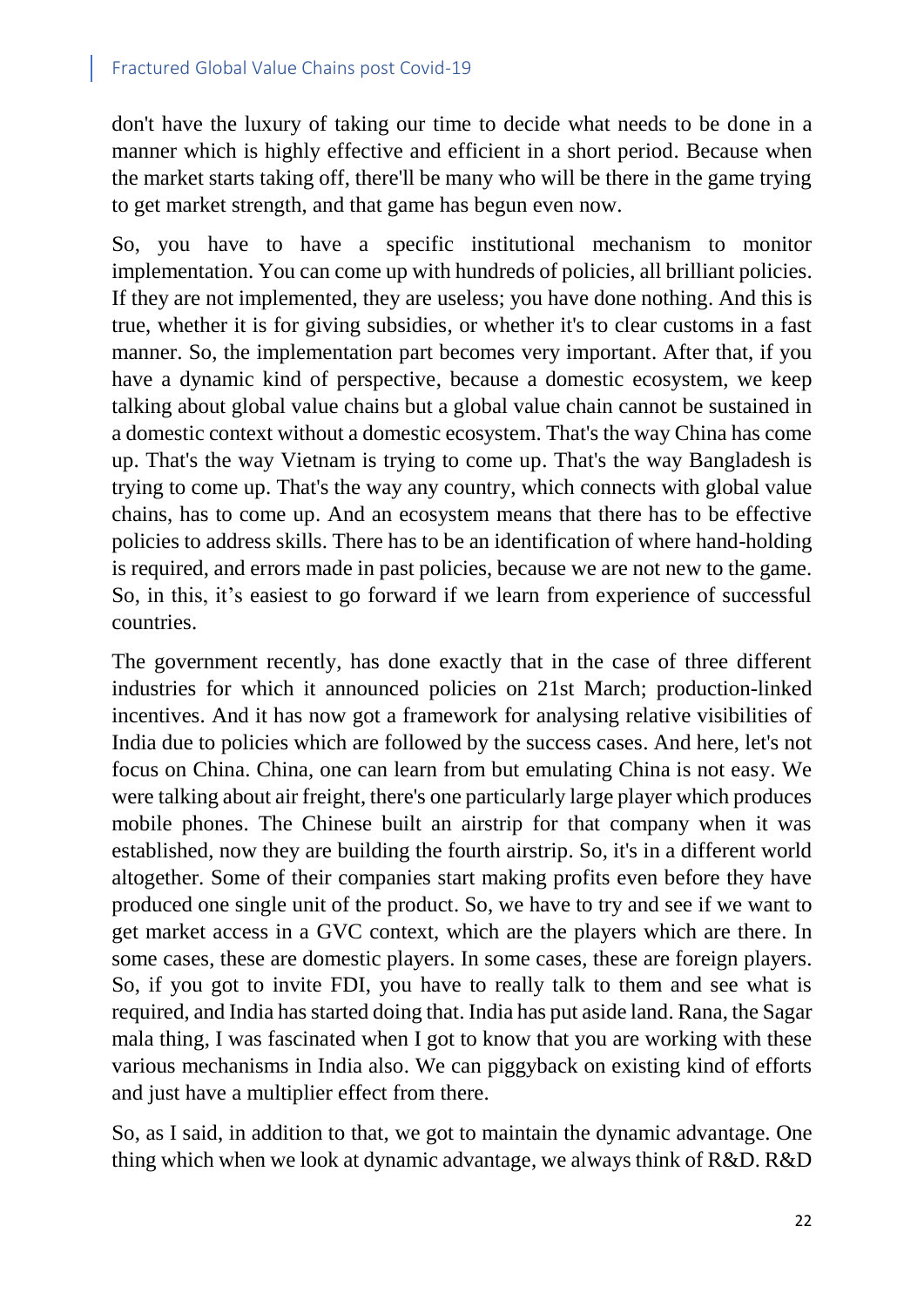defined in a technical manner is not the only thing you need. There is a softer kind of R&D called 'design capacities' or 'design capabilities'. The content of design is very different in textiles apparel, where it's almost an everyday affair. And in mobile phones, it's a different matter. But one of the demands of domestic major firms in mobiles in India is to have a design ecosystem. Because that's what gives them an edge and a continued capability enhancement over time. So, in addition to plug-and-play, you must have this kind of synergy also.

I have already said that complementary with the global value chain is a policy chain.

**Rajesh:** Two more minutes please.

**Harsha:** okay, very quickly, I'll try and finish it. It's a policy chain. And one of the models of good coordination is the National Committee on Trade Facilitation, where the trade facilitation issues are taken up through joint effort in a very tangible manner. Similarly, so I've talked about priority sectors, priority policies. There are examples you have. The monopolistic rates at ports, charges for certification. Why should Indian ports have charges which are three to four times the international ports? That's a direct area of intervention to fix it. Similarly, why should even our- leave alone standards which are very difficult. Even marking and labelling requirements domestically imposed be different from those which are required for our main export markets, and they are. That means they have to then, when they leave the border in India, they have to change it somewhere before they actually clear it in the international border elsewhere. It could be high seas. It could be somewhere at the airport abroad, whatever. But it is unnecessary; where should I put a label? Is that something we have to insist on? So, there are areas which are immediately apparent.

Similarly, short and medium-term strategy should be clear, and importance of digital, importance of virtual inspections, stocking arrangements. There are tools available with international organizations. ITC has tools for these, we can use it. Similarly, World Bank could have tools.

Now, I am going to address one other thing, which is the point which Aaditya raised about FTAs. We have a fear of FTAs because of the kind of experience which we have focused on with Japan, Korea and ASEAN. These are countries with much higher and non-tariff barriers than India. In our FTAs, we have not really engaged to develop a mechanism, such as in CPTPP, they have this provision 2.9.2, where if you have a problem with your exports, whether it be tariffs or non-tariff measures, you have a bilateral discussion where the other party should address your problem in a timely manner. We can do that. That is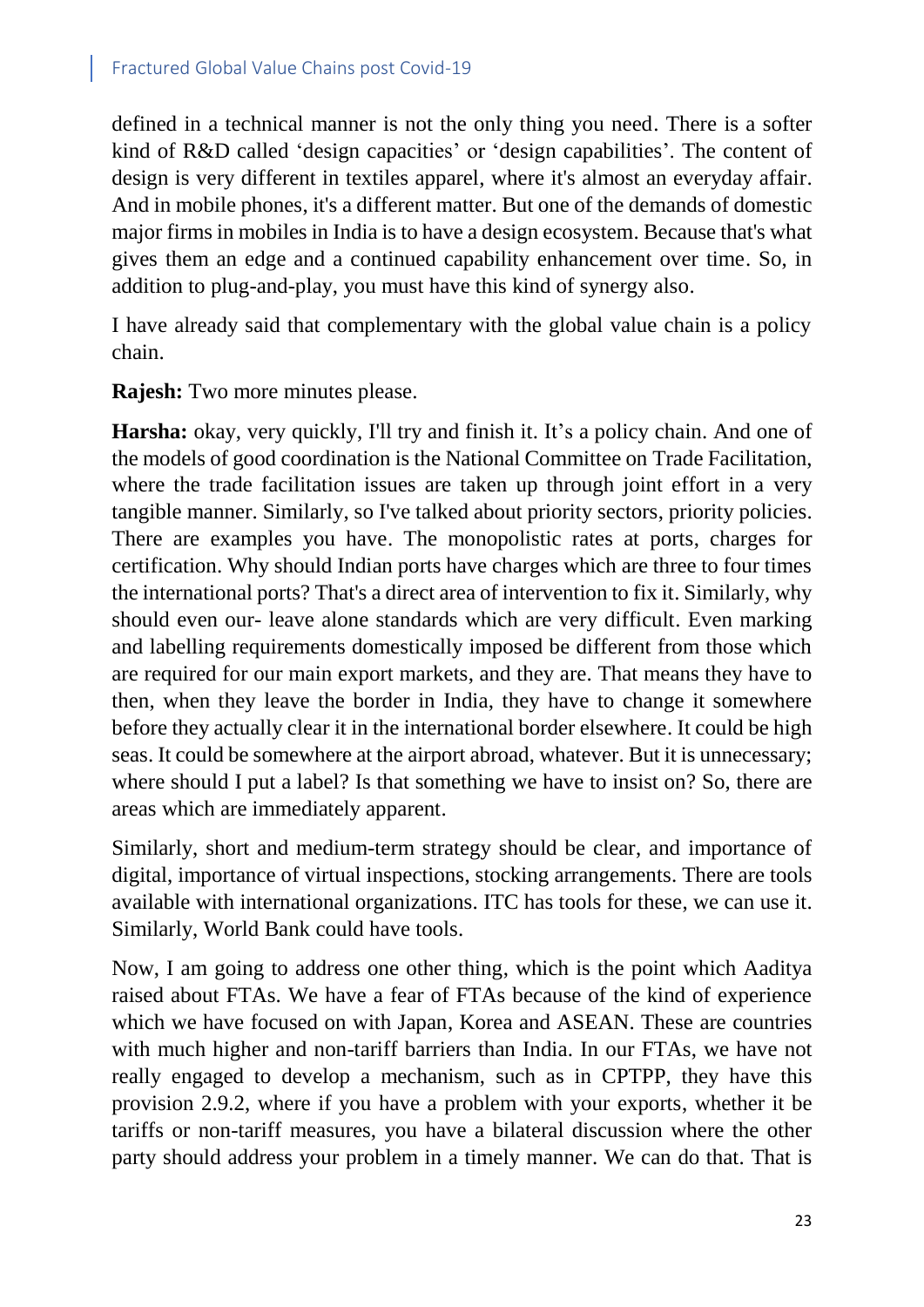something which the review of the FTAs would have to do. But at the same time, there is a possibility for bilateral discussion mechanism. We don't need to go through an FTA. There are ways in which you can actually develop certain mechanisms bilaterally. So, that should be done, especially for NTPs or standards, and it is actually done in the case of agriculture products. So, we have to just expand that.

Similarly, there are industries in India which actually want FTAs. I'll give you two examples. Automobiles, they want FTAs with countries we are not even focusing on; in Africa, Latin America, etc. There isn't the same kind of concern as with the larger markets which want huge reduction in tariffs, etc. Although, I must share that the free trade area for Africa, that agreement has a 90 percent tariff line reduction, so you can't avoid tariff line reduction but there are very many innovative safeguard mechanisms, flexibilities which have been used by the US itself. You take a look at the snapback safeguard, which US had agreed with Japan in the auto kind of bilateral thing under TPP. Similarly, there's something which it has in the bilateral US-China kind of agreement. And there are some examples in WTO also. So, we have to really be prepared, identify where are our concerns are and see how we can delay it, or get more of oxygen if we are being strangled etc. with the problems there.

But at the same time, now US has begun a new method of addressing FTAs, which is that I will get an agreement in a limited number of areas – early harvest kind of thing. We can do that also. The second example in FTAs was apparel wants FTAs with EU and US. US, of course, will be a completely new FTA but the few sticking points we have with Europe, can we have some kind of an early harvest there? Which it may include one of their sectors, which is difficult for us, but as well as apparel exports from us. That will level the playing field vis a vis Bangladesh or even now, Vietnam. So, there are different ways to find solutions to FTAs but we have to change our approach because if we want to be linked with global value chains, we can't just always keep relying on FDI. Certain sectors, it might be okay, like mobiles. These are large companies with presence in major markets, with high quality products, so the market actually is available to them more easily. In several other sectors, we have to look at creating similar or at least move in the direction of market access which our competitors have.

So, these are some of the ideas I wanted to share with you. Sorry if I have shot over the time, but I had more to say but I realized that time is of essence. Thank you very much, Rajesh.

**Rajesh:** Thank you, Harsha. This was really enlightening, and I agree with you that I did notice that in the stimulus package, the global value chains have been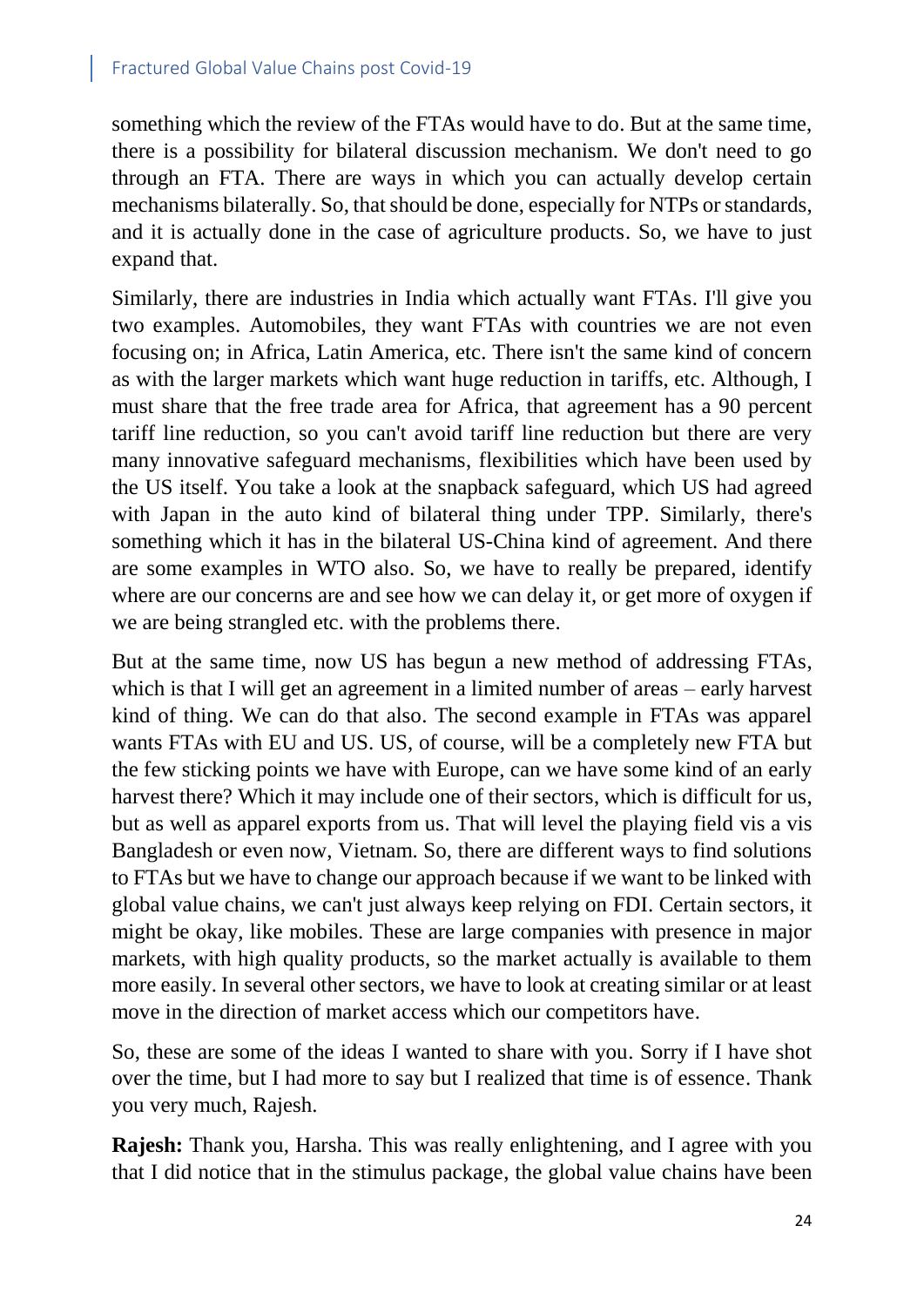discussed many times. So, global value chains and make in India, assemble in India, so they are all kind of tied up with each other. Now, we have run over time but I do have questions. If the participants have the patience and if the panellists agree with me, can I just raise few of them? So, that there can be some interesting discussion from- so, maybe each of you can take the way you'll like to take the questions. Well, the first one is that if India is, you know, this is a question that comes to us so many times, if India is doing well in services, why should GVCsled manufacturing sector be given- you know, is there any special benefit from manufacturing-led GVC? So, that's a standard question that is posed to us. I am not naming because some of the questions have come as anonymous, so I am not naming anybody. So, if India is doing well in services, what is the need for GVC in manufacturing?

The second kind of questions that I have got is that post-COVID, it is the employment generation which is of essence is important, that would help in poverty reduction. So, obviously, directly asking the question: what happens when people have lost employment and how do we kind of take care of that?

The third one is that, what other particular sectors in which GVCs can be more relevant than other sectors?

The fourth kind of questions that I have got is about MSMEs and their role. We suffer from the problem of missing middle-sized forms here, and a question that comes is: the basic message from all panellists is that COVID19 changes nothing – and so this is an important question – and that market access has not fundamentally changed. This is not the conclusion that our Prime Minister has reached. Why is this government so negative on RTA's? How important are those for India's engagement in GVCs compared with domestic reforms? So, basically, a question of Regional Trade Agreements and their importance.

Lastly, I think there is a question on, is it possible for India to be the next factory of the world after China? I think a lot has been discussed already. But lastly, what does government need to do to enable the growth of these sectors? Which means, I think the same person asking that, which other sectors, and how can the government address. Even though, I think there is a lot that has been discussed and said. Would five minutes each be fine? Can we start in the same order that we started? Aaditya, with you.

**Aaditya:** we should do it in reverse order now, Rajesh.

**Rajesh:** yeah, because Harsha made you first and him last. So, I'll give Harsha the first slot then.

**Harsha:** So, I'll address four of these questions which I wrote down.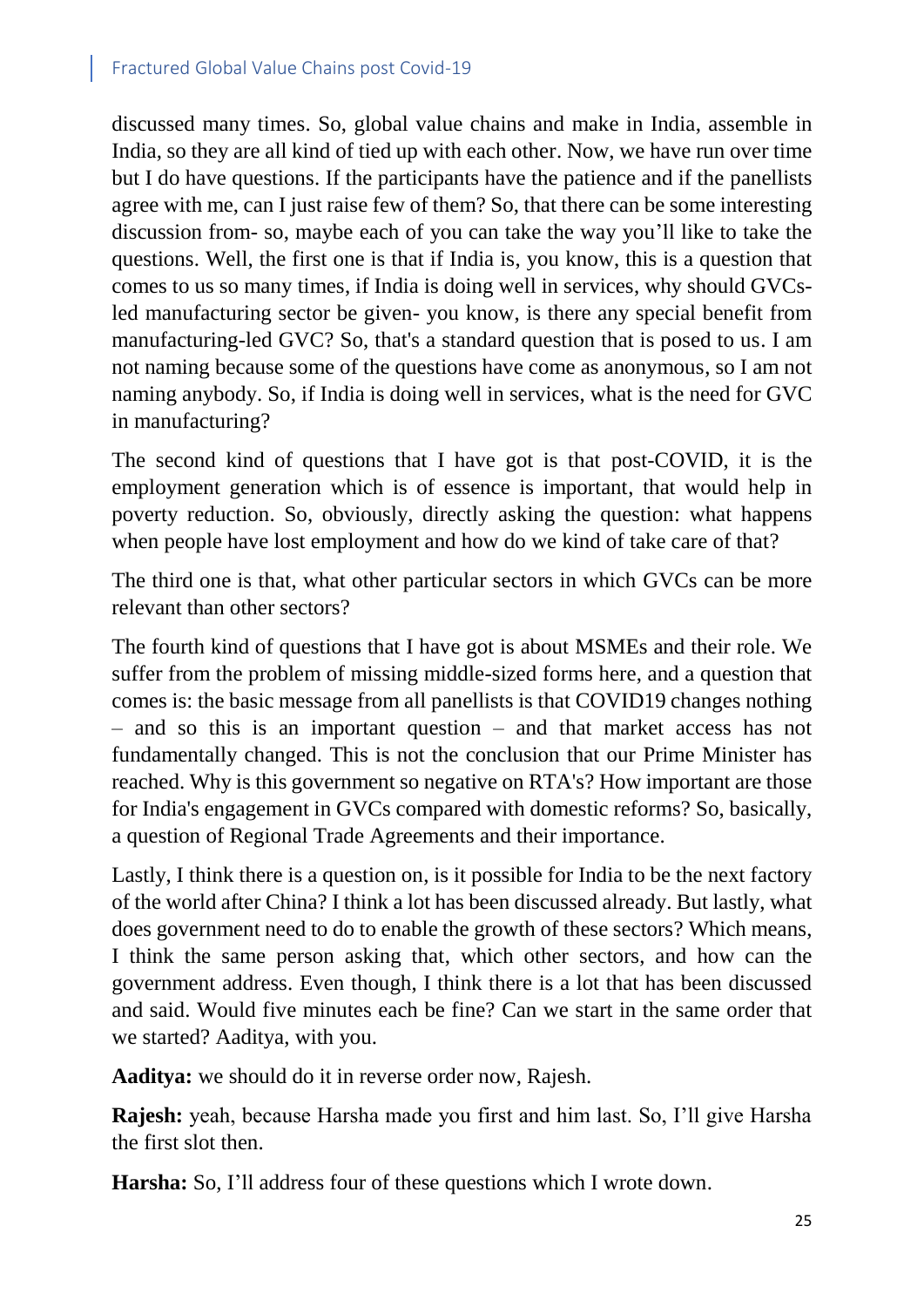#### **Rajesh:** five minutes, right?

**Harsha:** okay, five minutes. You tell me when my five minutes are over. Why have manufacturing in GVCs? By definition, GVCs include services and manufacturing, so you can't separate the two. It's a chain which comprises both. So, to say that, that's why the one lesson of GVCs was that, even manufacturing production actually includes services. So, if you start saying, have no manufacturing in GVCs, then what you are saying is, don't emphasize GVCs. So, that is not correct. If you are saying don't emphasize manufacturing exports, then just imagine how much is going to be the reduction in opportunity which you are giving up, or the reduction if you don't mind emphasize manufacturing, in terms of jobs, in terms of incomes earned, etc. So, no, you must give emphasis to the system as a whole and within that, manufacturing and services. And then, the industry will see opportunities and take whatever is possible.

So, poverty reduction drawing on experience of NICs. The NICs actually, from my understanding and reading of their experiences is, they prepared their population through education, skills, etc. They provided good social network services. By network I mean health, education, the possibility of- except China, China was weak on that- of pensions after you retire, etc. And they focused on growth and productivity enhancement through international trade. So, if we want that, then that is the path. In India, the situation is far more complex both because of politics, as well as the different levels at which decision-making takes place. And often, you have to actually focus on poverty reduction through safety nets, namely some kind of direct income transfer, etc. So, India has begun on that and India has also begun looking at GVCs very seriously. And Rajesh, not just in the production link initiative, which you mentioned, even in the atmanirbharta announcement, the Prime Minister has emphasized GVCs. That's something which I was struck by.

Then, the other question is, post-COVID nothing has changed. No. Post-COVID tremendous things have happened. One, you have major problems to deal with. Your system today, for all practical purposes, is actually broken; it needs to be repaired. Countries are going to look more towards themselves or towards regions closer to them. Value chains, actually global value chains are primarily regional value chains; most of them are within the region itself, whether it be Asia, whether it be Europe, whether it be Americas. And RTAs and India's and GVCs, the new RTAs are being developed in such a way that the members actually are able to have easier possibilities of developing just the RTA-specific GVCs. So, if you want to be part of GVCs, these RTAs are very important. Second, if we want to be part of GVCs in the sense of being able to sell our products, then we need to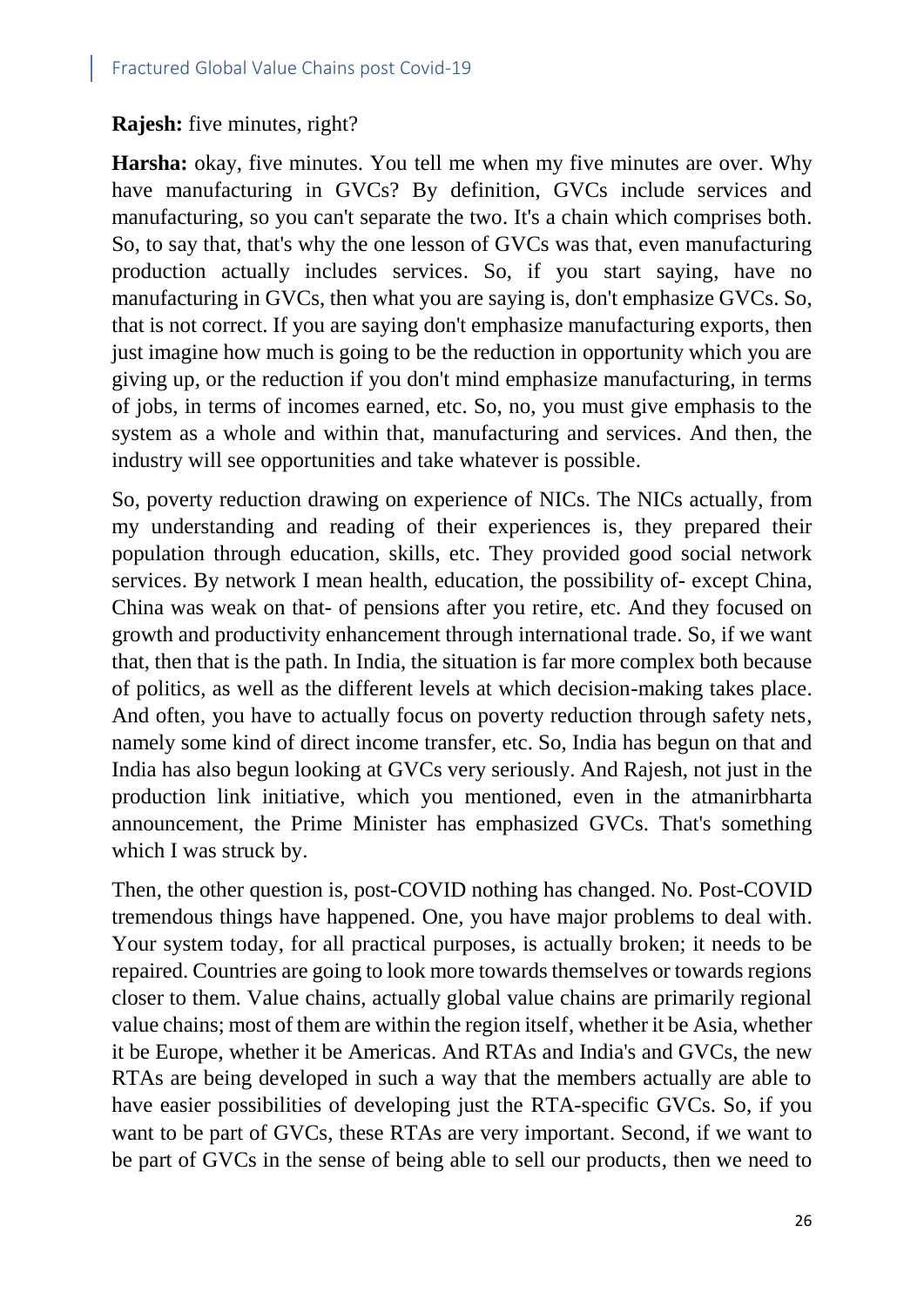also have market access. That is if the initiative is from us. But if we want to be part of GVCs by having a low-value participation in GVCs, where each RTA has a local content requirement for the product which is being exported, so if you have a high value addition in the value chain of a product, and you don't have an RTA, then your product will face a higher tariff. So, if you just want to piggyback on somebody else who has an RTA, and just be in the lower echelons of the GVCs, that's a possibility. Otherwise, we have to have RTAs in order to get larger value from the GVC, which we are a part of.

What does government need to do to enable the sectors? Which sectors? The government has already announced several sectors. So, in that context, you have your six superstar sectors which were announced in 'make in India' context; there are two services sectors there and four manufacturing sectors. There are other priority sectors which have been announced. Recently, the policy which was announced on 21st March was pharmaceuticals with a focus on some basic products, which are the basis for creating medicines. Medical devices and electronics, in which they looked at mobile phones and they looked at other electronic products, parts and components. So, these are obviously priority items. In addition, there are automotive products, there are textiles and apparels. So, criteria can be technology, potential for exports, employment, etc. but the government has already announced those.

And how you need to enable those sectors? As I said, you have certain regular policies which apply across the board to sectors. And that means, for example, sometimes when there is a re-evaluation by customs of a product category and they announce a change, they often say the change applies retrospectively.

**Rajesh:** That's your five minutes.

**Harsha:** I just need half a minute more. So, this really disturbs your value chain, it disturbs your contracts, even if it's a product in which there is no value chain. If you have to sell abroad and you have a contract, you can't change the terms and conditions. So, stability and predictability of policies are very, very important. In this context, these are across the sector but some of these policies, which are the lead firms, what are the shortages which they face, what are the key obstacles, those kinds of policies could be sector-specific. Thank you,

**Rajesh:** Thank you very much. And now to Rana.

**Rana:** Rajesh, thank you very much. So, there were I think a couple of questions addressed me. And perhaps this question on, you know, if we're doing well in services, why do we care about the manufacturing-led? So, two points for this. One is, it's almost as if, you know, you've got this huge potential market out there.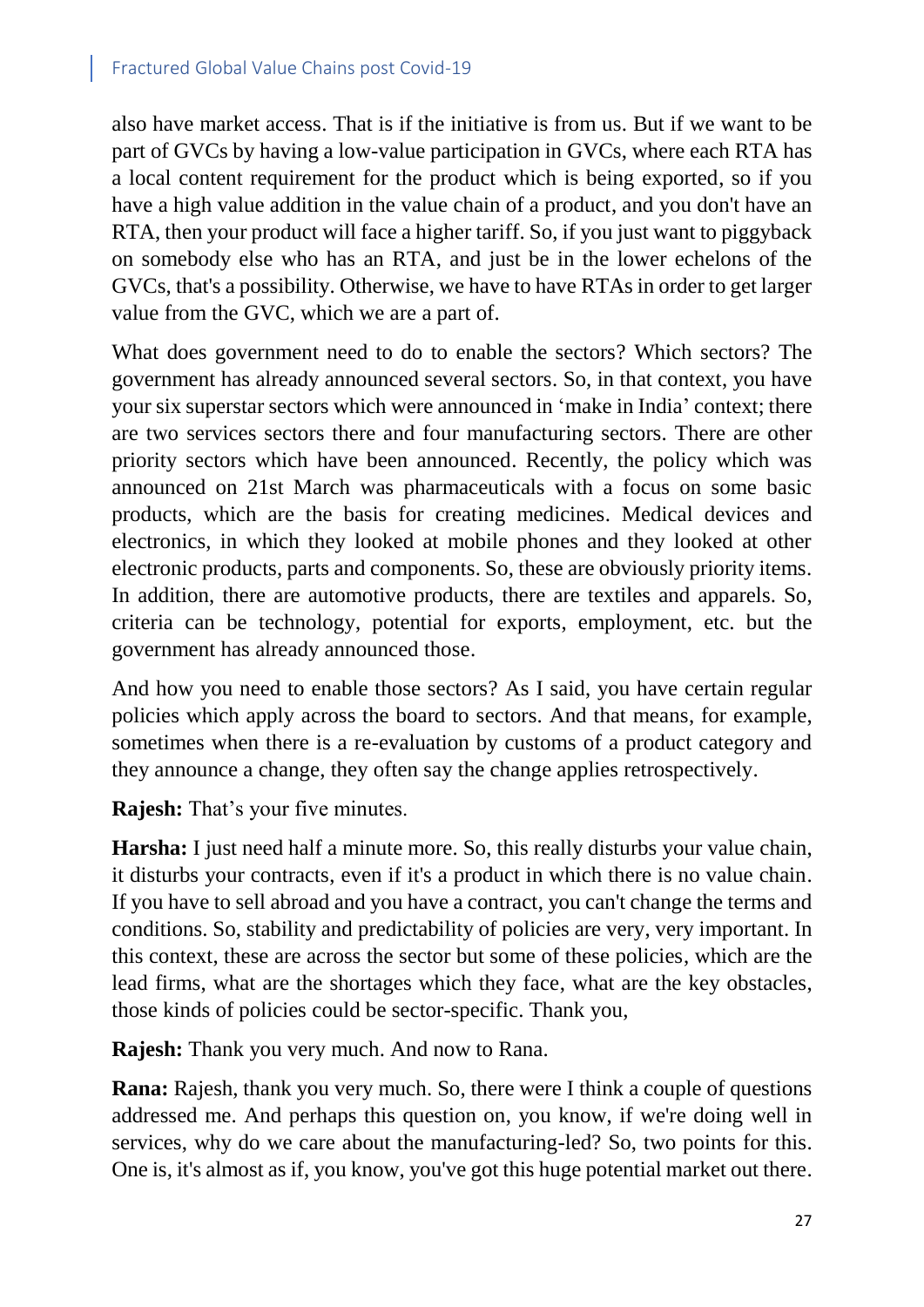Like, you know, as I'd mentioned, I think these might be numbers that are one or two years old, but India's share in merchandise exports 1.7 percent, China is 13 percent. India's really underperforming. Why leave this opportunity untouched? And I think the things that have been preventing us from exploiting these export market, really so many of these are related to the domestic policy environment. So, I don't see what one gets from keeping a system that is not working in place. There's nothing to be gained.

The second point is, if one of the interesting things that the global value chain literature and analysis does is it shows how interconnected things are. So, as I'd mentioned, when you look at the service exports that China is able to actually make, working indirectly through its manufacturers, you see the inter-linkages. So, frankly, thinking in terms of manufacturing versus services, I don't think we need to do that at all. The way I see it, I see a big policy barrier on the manufacturing side, and my point is, unleash it. You'll just get much more employment, much more output, much more productivity.

I think that was probably- there was maybe another question or two. There was something about repeating the points mentioned about the fact that manufacturing doesn't create jobs. Again, I think that was in the context of the point I was making about technology. That yes, technology does mean that you produce the same amount of output with fewer workers, but the real world is not static. You expand in terms of scale. And like those charts I'd shown for the United States in the 19th century, India is very similar. This is a very big country. The amount of potential demand that is there, whether in apparel, whether it's all sorts of light consumer goods, is really huge. So, I just don't see that much of an issue of the per unit employment generation coming down being a huge problem, because I really see the possibility of just expanding the scale of production to be quite large. Let me stop there.

**Rajesh:** thank you. And now you, Chandra.

**Athukorala:** yeah, quick. I would like to add few things related to what rana said about the role of manufacturing value chains in employment generation and poverty reduction. The very concept of global production sharing, which is the driving force of global value chain means that countries can specialize in different segments of the production process in line with their relative comparative advantage. In a labour-abundant country, therefore, manufacturing within global production network tend to be more labour-intensive. And labour is the only resource owned by the poor. Therefore, creating jobs is the sure-fire way to reduce poverty. Compare India and China. China started the reforms with a poverty rate of 49 percent. 49 percent of their population was below the poverty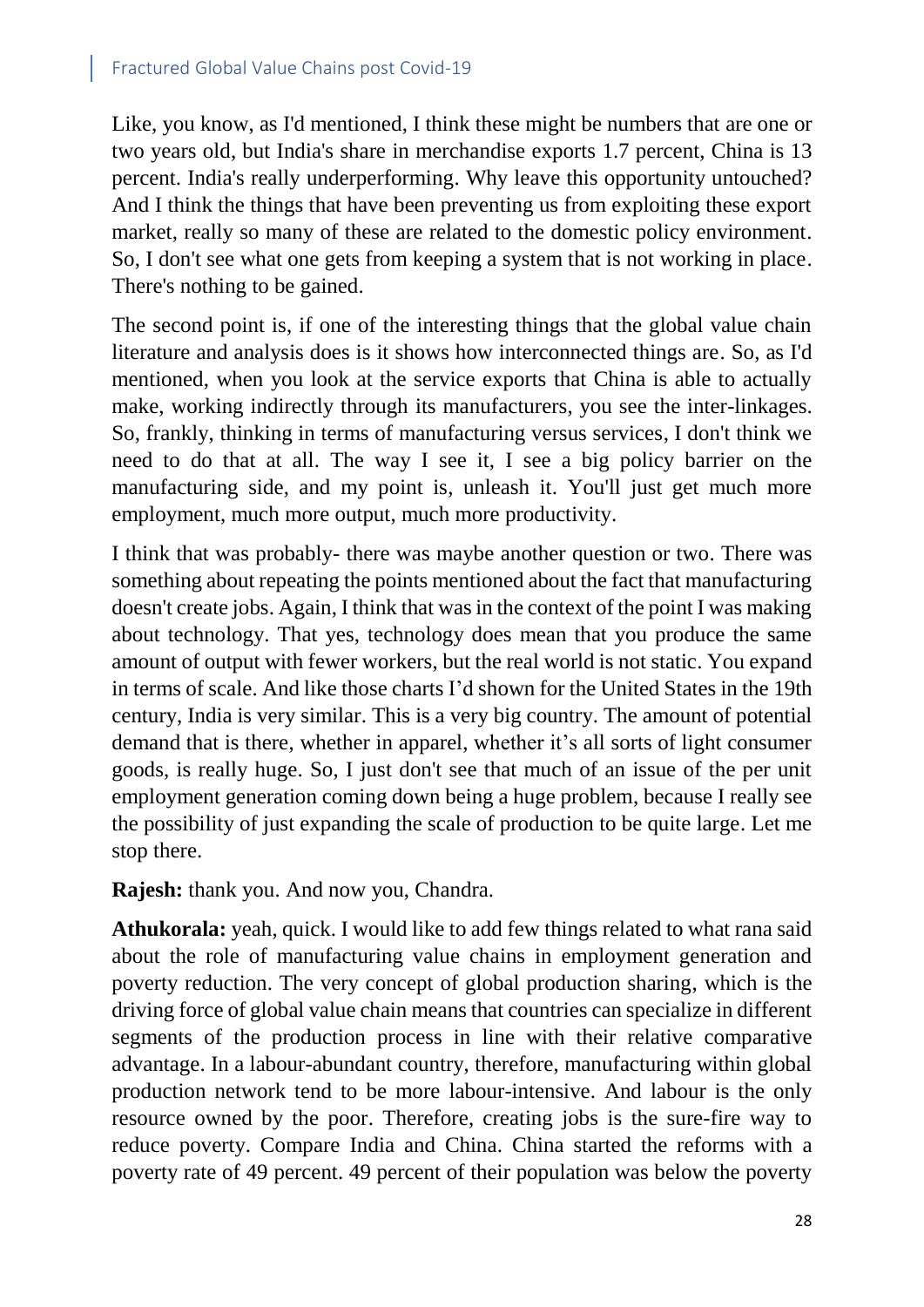line. Now, the poverty rate has declined to less than one percent. In India, poverty rate has declined, still one-third of the world's poor live in this country, and the poverty rate has not declined as in China. A number of very good recent studies like Arvind Panagariya and Vijay Joshi said they have clearly highlighted that poverty outcome has not been impressive in India mainly because one of the reasons is that India has not got into specialization in manufacturing value chains.

The second quick point is the comparison between services and manufacturing. That's a beautiful discussion in Vijay Joshi's new book, '*India's Long Road'.* It is true that there are certain examples like software industry generating high-paid jobs, but most of the jobs in the services sectors are very low-paid, low-quality jobs. Manufacturing sector is the only sector in a country which can hire unskilled workers and train them on the job for relatively better jobs. This is a well-known point. Thank you.

**Rajesh:** thank you very much. And Aaditya, as you wished, you are the next.

**Aaditya:** Thank you very much. I'd like to thank you, again, Rajesh and the panellists, for deeply insightful contributions. In response to the questions, I'll highlight three points. One, the distinction between goods and services matters because given the current state of trade ability and relative skill intensity, India cannot reduce poverty and generate jobs through services alone. I think the key problem has been, and in this respect, as Prema-chandra said, India resembles Indonesia. The domestic market continues to lure India into this sense that we can grow and be self-sufficient. I think it's imperative that India exploits the kind of economies of scale and the kind of technology benefits that come from harnessing the global market. And it's interesting, one point that Rana made, it's true that China sells perhaps more services indirectly because it has a flourishing manufacturing sector. India is an outlier in business services in that it sells most of its services directly rather than embodied in its manufacturing sector, and you need growth in manufacturing precisely for the reason that Prem-chandra said. That that is the sector apparel and leather goods and other labour-intensive sectors, which generate jobs. As I said, services also generate a lot of unskilled jobs. But the kind of complementary skills that are needed in services would require an implausibly rapid growth in India's skilled production, and that I don't see happening in the near future.

The second point is really, what does COVID do? COVID, as I said, is really changing and going to change technologies. One, it is going to encourage automation. And here, I think Rana and I are on the same page, in manufacturing that automation, does not immediately threaten prospects for labour-intensive production because the scale benefits dwarf the substitution away from labour.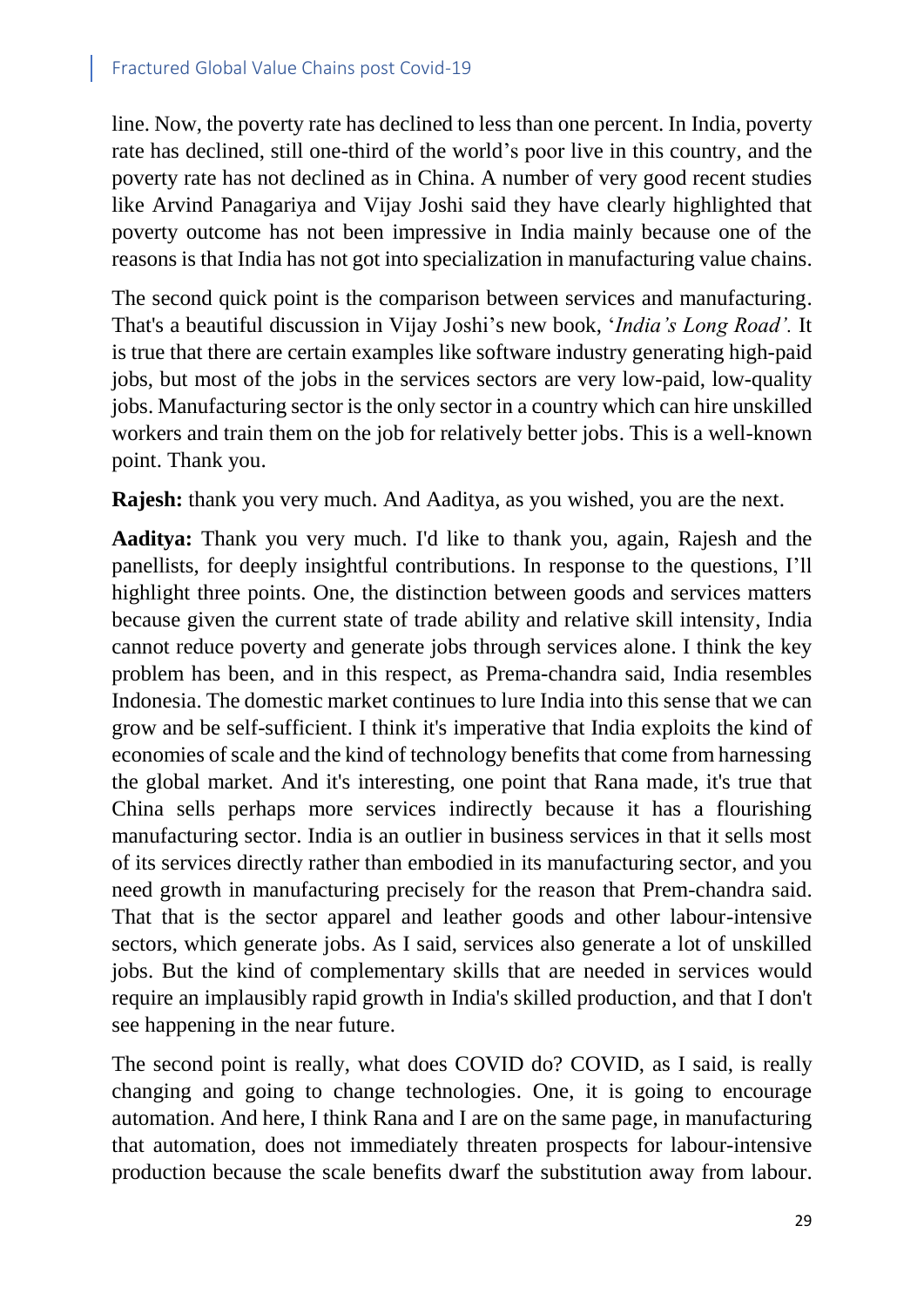Then the digitalization is creating remarkable opportunities and services which India must continue to exploit. But given the importance of manufacturing, and this is my final point. There is a narrow window today for India. This is a window between rising real wages in China and falling prices of robots. If the robot prices fall faster than real wages rise, Foxconn, which is based in China, will not move production away from China; it will choose a robot over an Indian worker.

How do you exploit that? I think it's really the reforms that my co-panellists have emphasized, and there are subtle aspects. You see, when people talk about labour market rigidity, I have a colleague, Pritam Banerjee, who said many firms like Maruti in Gurgaon has 80% contractual labour and very few employees who are subject to these laws. But there is a subtle point which relates to something that Rana said. If learning by doing on the job is really important, insecurity of contract can lead to slower higher turnover and less learning on the job, because the willingness of the firm to invest in training workers gets diluted. I think that is number one. Number two, this whole idea where people are debating on whether self-sufficiency and global value chains in the same speech add up? The problem is the actions, and the problem is the protection in inputs. When you look at this very nice example of Vietnam that Prema-chandra talked about, Vietnam, 70 percent of its GDP are manufacturing exports, but 70 percent of its GDP are also manufacturing imports. It's recognizing that you cannot do everything. The cheaper access- and this is the puzzle. India imposes high tariffs on imports of yarns and fiber, and that hasinhibited the development of its apparel sector, where it's losing out to countries like Cambodia, Bangladesh and Vietnam.

And the final point I want to make is that corporate taxes are not a substitute for reform. That it is really important to make these deeper reforms which enhance the competitiveness. And here, a secret ingredient, which is becoming even more transparent in the world, is the quality of institutions and state institutions. That same Vietnam, which is taking away market share and which is becoming the destination of choice for people leaving China, is also a country which has contained COVID without a single death. And that's why we have to take an integrated view of policy. And I think it has to be a priority in the world, to try not just remedy the acute health costs and human pain, but also create the conditions for recovery which would alleviate the deep economic distress that all countries are going to face now. Thank you, Rajesh.

**Rajesh:** Thank you, Aaditya. And I would really wish to thank all of you, my panellists today. Sincere thanks to Dr. Aaditya Mattoo, Prof. Prema-chandra Athukorala, Dr. Rana Hasan and Dr Harsha Vardhana Singh. Thanks for providing such a- you know, we are already half an hour over time but we still